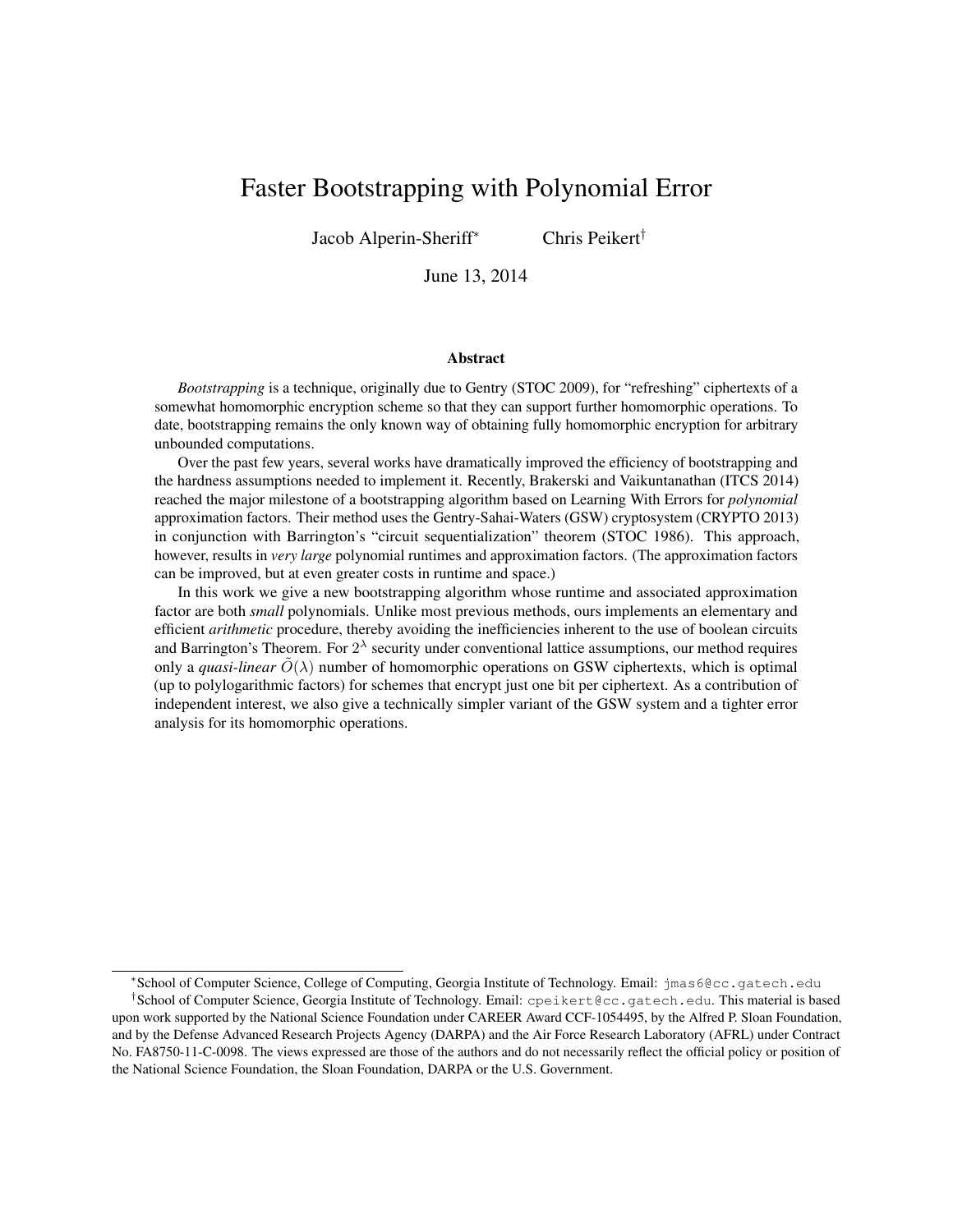# 1 Introduction

Gentry's *bootstrapping* paradigm [\[Gen09b,](#page-16-0) [Gen09a\]](#page-16-1) allows for converting a "somewhat homomorphic" encryption scheme (which supports only a bounded number of homomorphic operations) into a fully homomorphic encryption one (which has no such bound). The bounded nature of all known somewhathomomorphic schemes is an artifact of "error" terms in their ciphertexts, which are necessary for security. The error grows as a result of performing homomorphic operations, and if it grows too large, the ciphertext will no longer decrypt correctly.

Bootstrapping "refreshes" a ciphertext—i.e., reduces its error—so that it can support more homomorphic operations. This is accomplished by *homomorphically evaluating* the decryption function on the ciphertext. The result is a ciphertext that still encrypts the original encrypted message, and moreover, as long as the error incurred in the homomorphic evaluation is smaller than the error in the original ciphertext, the ciphertext is "refreshed." To date, the bootstrapping paradigm is the only known way of obtaining an *unbounded* FHE scheme, i.e., one that can homomorphically evaluate any efficient function using keys and ciphertexts of a fixed size. (By contrast, *leveled* FHE schemes can evaluate functions of any *a priori* bounded depth, and can be constructed without resorting to bootstrapping [\[BGV12\]](#page-16-2).)

Bootstrapping has received intensive study, with progress often going hand-in-hand with innovations in the design of homomorphic encryption schemes, e.g., [\[GH11,](#page-16-3) [BV11,](#page-16-4) [BGV12,](#page-16-2) [GHS12b,](#page-17-0) [GHS12a,](#page-16-5) [AP13,](#page-16-6) [GSW13,](#page-17-1) [BV14\]](#page-16-7). Of particular interest is a recent major milestone due to Brakerski and Vaikuntanathan (BV) [\[BV14\]](#page-16-7), who gave a bootstrapping method that incurs only *polynomial* error in the security parameter  $\lambda$ . This allows security to be based on the learning with errors (LWE) problem [\[Reg05\]](#page-17-2) with inverse-polynomial error rates, and hence on worst-case lattice problems with polynomial approximation factors (via the reductions of  $[Reg05, Pei09, BLP<sup>+</sup>13]$  $[Reg05, Pei09, BLP<sup>+</sup>13]$  $[Reg05, Pei09, BLP<sup>+</sup>13]$  $[Reg05, Pei09, BLP<sup>+</sup>13]$ . The BV method is centered around two main components:

- 1. the recent homomorphic cryptosystem of Gentry, Sahai, and Waters (GSW) [\[GSW13\]](#page-17-1), specifically, the "*quasi-additive*" nature of its error growth under homomorphic multiplication; and
- 2. the "circuit sequentialization" property of Barrington's Theorem [\[Bar86\]](#page-16-9), which converts any depth-d circuit (of NAND gates) into a length- $4^d$  "branching program," which is essentially a fixed sequence of conditional multiplications.

Since decryption in homomorphic cryptosystems can be implemented in circuit depth  $O(\log \lambda)$ , Barrington's Theorem yields an equivalent branching program of length  $4^d = poly(\lambda)$ . Moreover, the quasi-additive error growth of GSW multiplication means that homomorphic evaluation of the branching program incurs only  $poly(\lambda)$  error, as demonstrated in [\[BV14\]](#page-16-7).

The polynomial error growth of the BV bootstrapping algorithm is a terrific feature, but the method also has two significant drawbacks: it comes at a high price in *efficiency*, and the error growth is a *large* polynomial. Both issues arise from the fact that in this context, Barrington's Theorem yields a branching program of large polynomial length. Existing analyses (e.g., [\[BV11,](#page-16-4) Lemma 4.5]) of decryption circuits (for cryptosystems with  $2^{\lambda}$  security) yield depths of  $c \log \lambda$  for some unspecified but moderately large constant  $c \geq 3$ , which translates to a branching program of length at least  $\lambda^{2c} \geq \lambda^6$ . (Even if the depth were to be improved, there is a fundamental barrier of  $c \ge 1$ , which yields length  $\Omega(\lambda^2)$ .) The branching program length is of course a lower bound on the number of homomorphic operations required to bootstrap, and it also largely determines the associated error growth and final lattice approximation factors.

Separately, Brakerski and Vaikuntanathan also show how to obtain better lattice approximation factors through a kind of "dimension leveraging" technique, but this comes at an even higher price in efficiency: if the original error growth was  $\lambda^c$  for some constant c, then the technique involves running the bootstrapping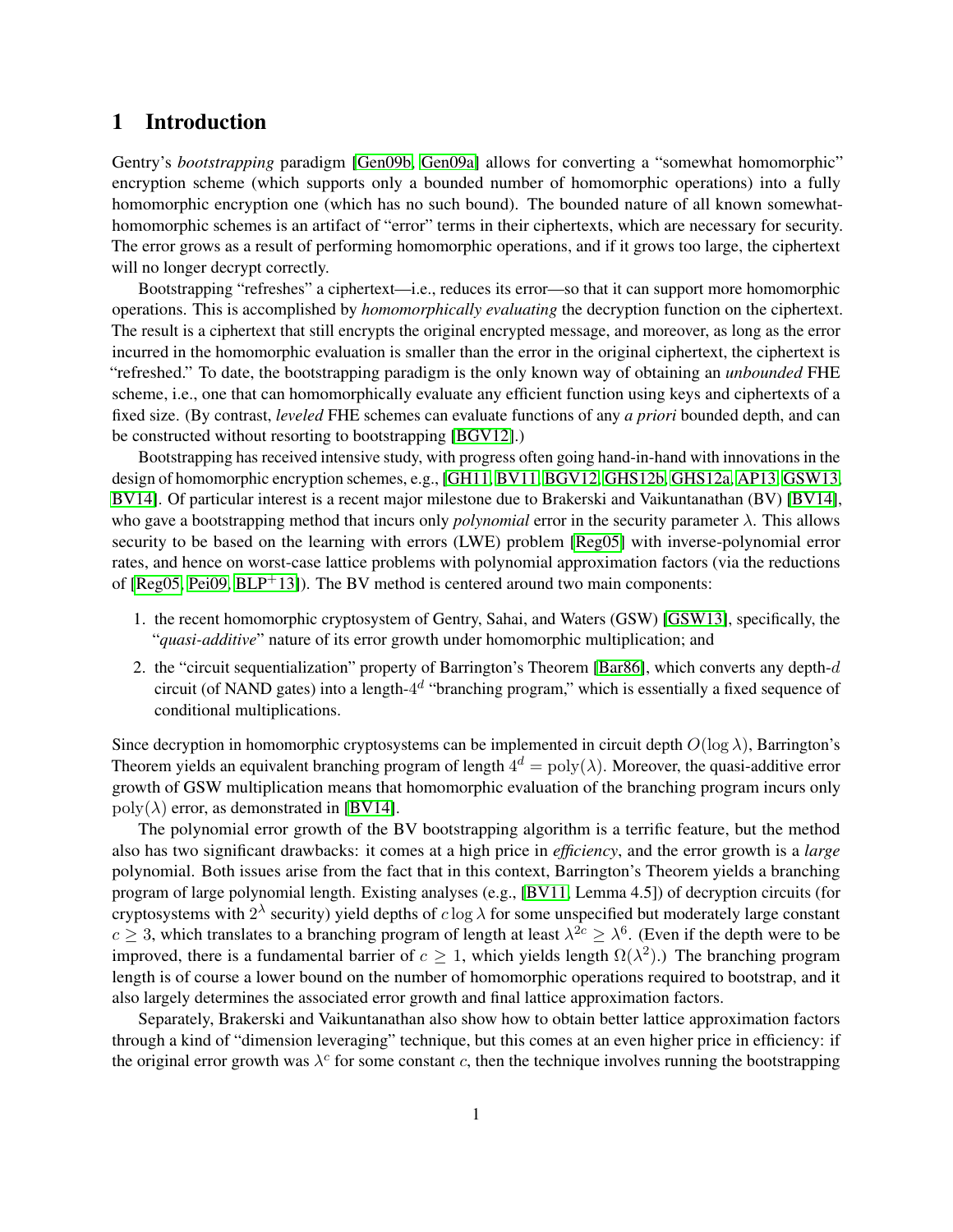procedure with GSW ciphertexts of dimension  $n \approx \lambda^{c/\epsilon}$ , where the choice of  $\epsilon \in (0,1)$  yields a final approximation factor of  $O(n^{3/2+\epsilon})$ . The high cost of dimension leveraging underscores the importance of obtaining smaller error growth and approximation factors via other means.

### 1.1 Our Results

Our main result is a new bootstrapping method having substantially smaller runtime *and* (polynomial) error growth than the recent one from [\[BV14\]](#page-16-7). The improvements come as a result of treating decryption as an *arithmetic* function, in contrast to most earlier works which treated decryption as a boolean circuit. This avoids the circuitous and inefficient path of constructing a shallow circuit and then transforming it via Barrington's Theorem into a branching program of (large) polynomial length. Instead, we show how to *directly* evaluate the decryption function in an elementary and efficient arithmetic form, using just basic facts about cyclic groups. See the next subsection for a detailed overview.

Our method requires only a *quasi-linear*  $O(\lambda)$  number of homomorphic operations on GSW ciphertexts, to bootstrap essentially any LWE-based encryption scheme with  $2^{\lambda}$  security under conventional assumptions. This performance is *quasi-optimal* (i.e., ignoring polylogarithmic factors) for a system with bitwise encryption (like GSW), because the decryption function must depend on at least  $\lambda$  secret key bits. When instantiated with a GSW scheme based on ring-LWE [\[LPR10\]](#page-17-4), in which the cost of each homomorphic operation is only  $\tilde{O}(\lambda)$  bit operations, the total runtime of our algorithm is a respectable  $\tilde{O}(\lambda^2)$  bit operations.<sup>[1](#page-2-0)</sup>

Regarding error growth, the security of our basic scheme can be based on LWE with error rates as large as  $1/\tilde{O}(\lambda \cdot n)$ , where  $n = \tilde{\Omega}(\lambda)$  is the LWE dimension used in the GSW scheme. Taking  $n = \tilde{O}(\lambda)$  to be asymptotically minimal, this translates to lattice approximation factors of  $\tilde{O}(n^3)$ , which is quite close to the  $\tilde{O}(n^{3/2})$  factors that plain public-key encryption can be based upon (and quite a bit smaller than for many other applications of LWE!). We emphasize that these small factors are obtained *directly* from our construction with *small* LWE dimensions. To further improve the assumptions at a (high) cost in efficiency, we can let  $n = \lambda^{1/\epsilon}$  to directly yield  $\tilde{O}(n^{2+\epsilon})$  factors for any  $\epsilon \in (0,1)$ , or we can use the successive dimension/modulus-reduction technique from [\[BV14\]](#page-16-7) to obtain  $\tilde{O}(n^{3/2+\epsilon})$  factors.

Simpler GSW variant. As a contribution of independent interest, we also give a variant of the GSW cryptosystem that we believe is technically simpler, along with a tighter analysis of error terms under its homomorphic operations (see Section [3\)](#page-6-0). The entire scheme, security proof, and error analysis fit into just a few lines of standard linear algebra notation, and our variant enjoys additional useful properties like full "re-randomization" of error terms as a natural side effect. The error analysis is also very clean and tight, due to the use of *subgaussian* random variables instead of coarser measures like the  $\ell_2$  or  $\ell_\infty$  norms. One nice to the use of *subgaussian* random variables instead of coarser measures like the  $\ell_2$  or  $\ell_\infty$  norms. One nice consequence of this approach is that the error in a homomorphic product of d ciphertexts grows with  $\sqrt{d$ rather than linearly as in prior analyses. This is important for establishing the small error growth of our bootstrapping method.

# 1.2 Technical Overview

Here we give an overview of the main ideas behind our new bootstrapping method. We start by recalling in more detail the main ideas behind the work of Brakerski and Vaikuntanathan [\[BV14\]](#page-16-7), which uses the Gentry-Sahai-Waters (GSW) [\[GSW13\]](#page-17-1) homomorphic encryption scheme to obtain FHE from LWE with inverse-polynomial error rates, and hence from lattice problems with polynomial approximation factors.

<span id="page-2-0"></span><sup>&</sup>lt;sup>1</sup>Homomorphic operations in standard-LWE-based GSW are quite a bit more expensive, due to matrix multiplications of dimensions exceeding  $\lambda$ .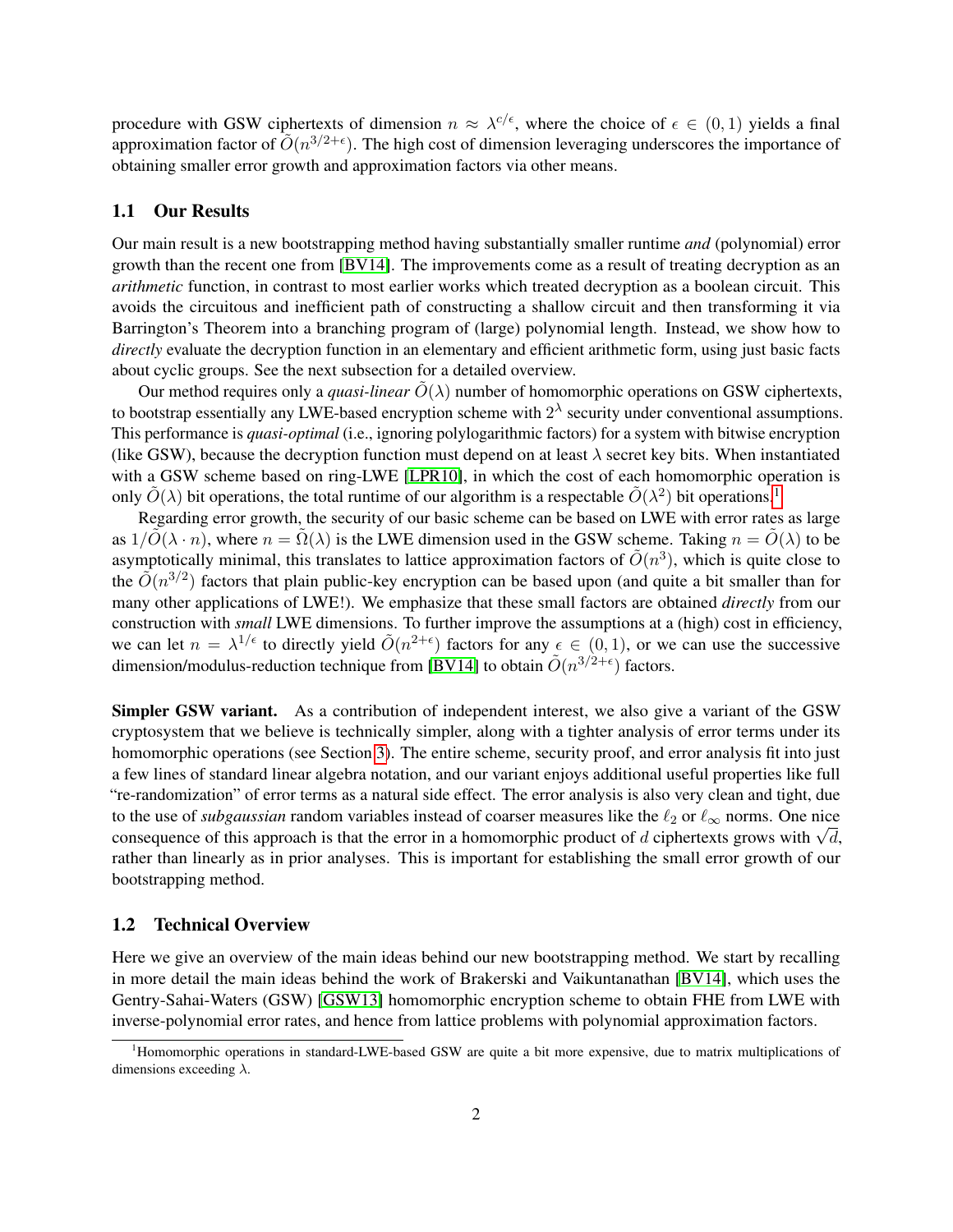The starting point is a simple observation about the GSW encryption scheme: for encryptions  $C_1$ ,  $C_2$  of messages  $\mu_1, \mu_2 \in \mathbb{Z}$ , the error in the homomorphic product  $\mathbf{C}_1 \boxdot \mathbf{C}_2$  of  $\mu_1 \cdot \mu_2$  is *"quasi-additive"* and *asymmetric* in the ciphertexts' respective errors  $e_1, e_2$ , namely, it is  $e_1 \cdot \text{poly}(n) + \mu_1 \cdot e_2$ , where n is the dimension of the ciphertexts. (The error in the homomorphic sum  $C_1 \boxplus C_2$  is simply the sum  $e_1 + e_2$  of the individual errors.) This property has a number of interesting consequences. For example, Brakerski and Vaikuntanathan use it to show that the homomorphic product of many freshly encrypted 0-1 messages, if evaluated *sequentially* in a right-associative manner, has error that grows at most linearly in the number of ciphertexts. More generally, the homomorphic product of many encrypted *permutation* matrices—i.e., 0-1 matrices in which each row and column has exactly one nonzero entry—has similarly small error growth.

The next main idea from [\[BV14\]](#page-16-7) is to use Barrington's Theorem to express the boolean decryption circuit of depth  $d = O(\log \lambda)$  as a branching program of length  $4^d = poly(\lambda)$  over the symmetric group  $S_5$ , or equivalently, the multiplicative group of 5-by-5 permutations matrices. Their bootstrapping algorithm homomorphically (and sequentially) multiplies appropriate encrypted permutation matrices to evaluate this branching program on a given input ciphertext, thereby homomorphically decrypting it. Since evaluation is just a homomorphic product of  $poly(\lambda)$  permutation matrices, the error in the final output ciphertext is only polynomial, and the LWE parameters can be set to yield security assuming the hardness of lattice problems for polynomial approximation factors.

### 1.2.1 Our Approach

Our bootstrapping method retains the use of symmetric groups and permutation matrices, but it works without the "magic" of Barrington's Theorem, by treating decryption more directly and efficiently as an *arithmetic* function, not a boolean circuit. In more detail, the decryption function for essentially every LWE-based cryptosystem can without loss of generality (via standard bit-decomposition techniques) be written as a "rounded inner product" between the secret key  $\mathbf{s} \in \mathbb{Z}_q^d$  and a *binary* ciphertext  $\mathbf{c} \in \{0,1\}^d$ , as

$$
\mathsf{Dec}(\mathbf{s}, \mathbf{c}) = \lfloor \langle \mathbf{s}, \mathbf{c} \rangle \rfloor_2 \in \{0, 1\}.
$$

Here the modular rounding function  $\lfloor \cdot \rceil_2 : \mathbb{Z}_q \to \{0, 1\}$  indicates whether its argument is "far from" or "close to" 0 (modulo q), and the dimension d and modulus q can both be made as small as quasi-linear  $\tilde{O}(\lambda)$  in the security parameter via dimension/modulus reduction [\[BV11\]](#page-16-4), while still providing provable  $2^{\lambda}$  security under conventional lattice assumptions. Note that the inner product itself is just a subset-sum of the  $\mathbb{Z}_q$ -entries of s indicated by c, and uses only the additive group structure of  $\mathbb{Z}_q$ .

**Embedding**  $\mathbb{Z}_q$  into  $S_q$ . As a warm up, we first observe that the additive group  $\mathbb{Z}_q$  embeds (i.e., has an injective homomorphism) into the symmetric group  $S_q$ , the multiplicative group of q-by-q permutation matrices. (This is just a special case of Cayley's Theorem, which says that any finite group  $G$  embeds into  $S_{|G|}$ .) The embedding is very simple:  $x \in \mathbb{Z}_q$  maps to the permutation that cyclically rotates by x positions. Moreover, any such permutation can be represented by an indicator vector in  $\{0, 1\}^q$  with its 1 in the position specified by  $x$ , and its permutation matrix is obtained from the cyclic rotations of this vector. In this representation, a sum  $x + y$  can be computed in  $O(q^2)$  bit operations by expanding x's indicator vector into its associated permutation matrix, and then multiplying by y's indicator vector. This representation also makes the *rounding function*  $\lfloor \cdot \rceil_2 : \mathbb{Z}_q \to \{0, 1\}$  trivial to evaluate: one just sums the entries of the indicator vector corresponding to those values in  $\mathbb{Z}_q$  that round to 1.

These ideas already yield a new and simple bootstrapping algorithm that appears to have better runtime and error growth than can be obtained using Barrington's Theorem. The bootstrapping key is an encryption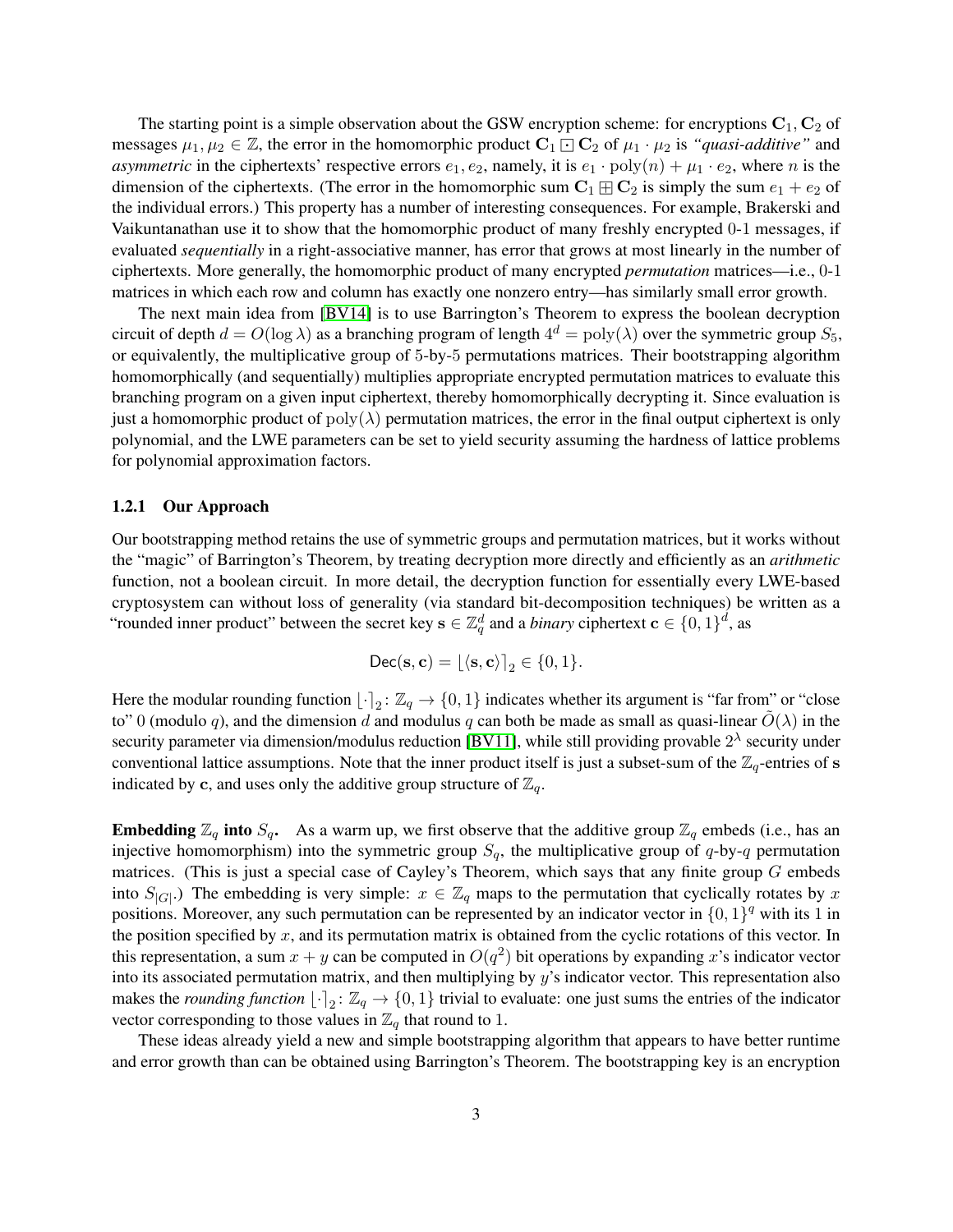of each coordinate of the secret key  $s \in \mathbb{Z}_q^d$ , represented as a dimension-q indicator vector, for a total of  $d \cdot q = \tilde{O}(\lambda^2)$  GSW ciphertexts. To bootstrap a ciphertext  $\mathbf{c} \in \{0,1\}^d$ , the inner product  $\langle \mathbf{s}, \mathbf{c} \rangle \in \mathbb{Z}_q$  is computed homomorphically as a subset-sum using the addition method described above, in  $O(d \cdot q^2) = \tilde{O}(\lambda^3)$ homomorphic operations. The rounding function is then applied homomorphically, using just  $O(q) = O(\lambda)$ additions.

**Embedding**  $\mathbb{Z}_q$  into smaller symmetric groups. While the above method yields some improvements over prior work, it is still far from optimal. Our second main idea is an efficient way of embedding  $\mathbb{Z}_q$  into a *much smaller* symmetric group  $S_r$  for some  $r = O(1)$ , such that the rounding function can still be efficiently evaluated (homomorphically). We do so by letting the modulus  $q = \prod_i r_i$  be the product of many small prime powers  $r_i$  of distinct primes. (We can use such a q by modulus switching, as long as it remains sufficiently large to preserve correctness of decryption.) Using known bounds on the distribution of primes, it suffices to let the  $r_i$  be maximal prime powers bounded by  $O(\log \lambda)$ , of which there are at most  $O(\log \lambda / \log \log \lambda)$ .

By the Chinese Remainder Theorem, the additive group  $\mathbb{Z}_q$  is isomorphic (via the natural homomorphism) to the product group  $\prod_i \mathbb{Z}_{r_i}$ , which then embeds into  $\prod_i S_{r_i}$  as discussed above. Therefore, we can represent any  $x \in \mathbb{Z}_q$  as a tuple of  $O(\log \lambda)$  indicator vectors of length  $r_i = O(\log \lambda)$  representing x (mod  $r_i$ ), and can perform addition by operating on the indicator vectors as described above. In this representation, the rounding function is no longer just a sum, but it can still be expressed relatively simply as

$$
\lfloor x \rceil_2 = \sum_{v \in \mathbb{Z}_q \text{ s.t. } \lfloor v \rceil_2 = 1} [x = v],
$$

where each equality test  $[x = v]$  returns 0 for false and 1 for true.<sup>[2](#page-4-0)</sup> In turn, each equality test  $[x = v]$  is equivalent to the product of equality tests  $[x = v \pmod{r_i}]$ , each of which can be implemented trivially in our representation by selecting the appropriate entry of the indicator vector for  $x \pmod{r_i}$ . All of these operations have natural homomorphic counterparts in our representation, so we get a corresponding bootstrapping algorithm.

As a brief analysis, each coordinate of the secret key  $s \in \mathbb{Z}_q^d$  is encrypted as  $\sum_i r_i = \tilde{O}(1)$  GSW ciphertexts, for a total of  $\tilde{O}(d) = \tilde{O}(\lambda)$  ciphertexts in the bootstrapping key. Similarly, each addition or equality test over  $\mathbb{Z}_q$  takes  $\tilde{O}(1)$  homomorphic operations, for a total of  $\tilde{O}(d+q) = \tilde{O}(\lambda)$ . Both of these measures are quasi-optimal when relying on a scheme that encrypts one bit per ciphertext (like GSW). By contrast, bootstrapping using Barrington's Theorem requires at least  $4^{c \log \lambda} = \lambda^{2c}$  homomorphic operations to evaluate the branching program, where c log λ is the depth of the decryption circuit *using NAND gates* (of fan-in 2). To our knowledge, upper bounds on the constant c have not been optimized or even calculated explicitly, but existing analyses like [\[BV11,](#page-16-4) Lemma 4.5] yield  $c \gg 3$ , and the necessary dependence on  $\lambda$ inputs bits for  $2^{\lambda}$  security yields a fundamental barrier of  $c \geq 1$ .

#### 1.2.2 Related Work on Branching Programs

Several works have extended and improved Barrington's Theorem for the simulation of general circuits and formulas via branching programs, e.g., [\[CL89,](#page-16-10) [Cle91\]](#page-16-11). Of particular interest here is the thesis of Sinha [\[Sin95\]](#page-17-5), which gave quasi-linear-size, log-width branching programs for threshold functions (i.e., those which output 1 if at least some k of the n inputs are 1) and "mod" functions (i.e., those which output 1 if the

<span id="page-4-0"></span><sup>&</sup>lt;sup>2</sup>Note that we are not using any special property of the rounding function here; any boolean function  $f: \mathbb{Z}_q \to \{0,1\}$  can be expressed similarly by summing over  $f^{-1}(1)$ .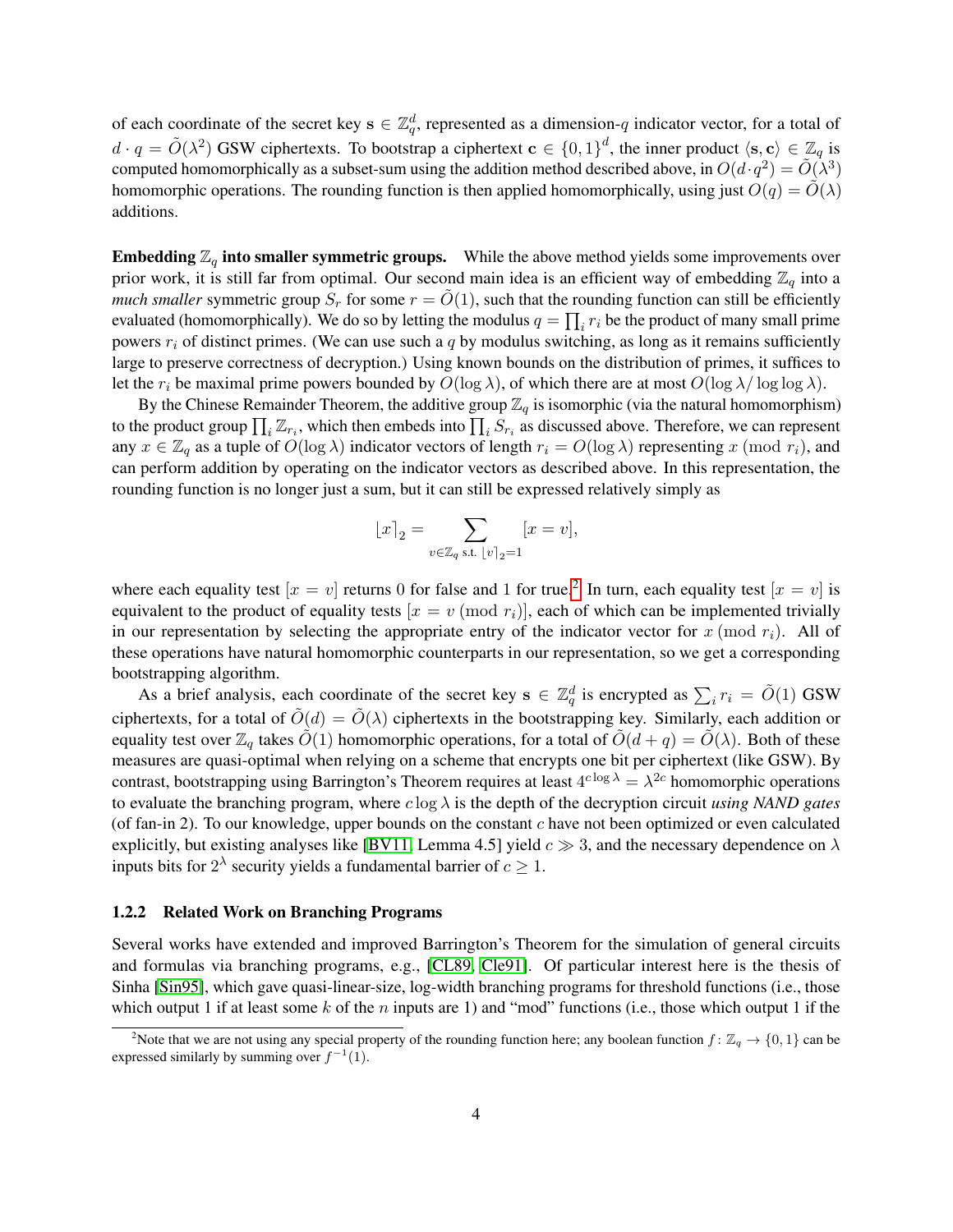number of 1s in the input is zero modulo some d). Similarly to our techniques, Sinha's construction uses the Chinese Remainder Theorem over many small primes in an essential way.

Because decryption in LWE-based cryptosystems involves modular addition, and can be implemented in constant depth (and polynomial size) by threshold gates, it might be possible to bootstrap in a quasi-linear number of homomorphic operations by using Sinha's results in place of Barrington's Theorem. However, we have not seen a way to make this work concretely.

Organization. The rest of the paper is organized as follows. In Section [2](#page-5-0) we recall some mathematical preliminaries on subgaussian random variables and symmetric groups. In Section [3](#page-6-0) we present our simplified GSW variant and analysis. In Section [4](#page-9-0) we extend this to a homomorphic encryption scheme for symmetric groups. In Section [5](#page-12-0) we describe and analyze our new bootstrapping algorithm.

Acknowledgments. We thank the anonymous CRYPTO reviewers for their helpful comments, and for pointers to the additional works on branching programs.

# <span id="page-5-0"></span>2 Preliminaries

For a nonnegative integer n, we let  $[n] = \{1, \ldots, n\}$ . For an integer modulus q, we let  $\mathbb{Z}_q = \mathbb{Z}/q\mathbb{Z}$  denote the quotient ring of integers modulo q, and  $(\mathbb{Z}_q, +)$  its additive group.

# 2.1 Subgaussian Random Variables

In our constructions it is very convenient to analyze the behavior of "error" terms using the standard notion of *subgaussian* random variables. (For further details and full proofs, see [\[Ver12\]](#page-17-6).) A real random variable X (or its distribution) is subgaussian with parameter  $r > 0$  if for all  $t \in \mathbb{R}$ , its (scaled) moment-generating function satisfies  $\mathbb{E}[\exp(2\pi t X)] \leq \exp(\pi r^2 t^2)$ . By a Markov argument, X has Gaussian tails, i.e., for all  $t \geq 0$ , we have

$$
\Pr[|X| \ge t] \le 2\exp(-\pi t^2/r^2). \tag{2.1}
$$

(If  $\mathbb{E}[X] = 0$ , then Gaussian tails also imply subgaussianity.) Any B-bounded centered random variable X (i.e.,  $\mathbb{E}[X] = 0$  and  $|X| \leq B$  always) is subgaussian with parameter  $B\sqrt{2\pi}$ .

Subgaussianity is homogeneous, i.e., X is subgaussian with parameter r, then  $cX$  is subgaussian with parameter  $c \cdot r$  for any constant  $c \geq 0$ . Subgaussians also satisfy *Pythagorean additivity*: if  $X_1$  is subgaussian with parameter  $r_1$ , and  $X_2$  is subgaussian with parameter  $r_2$  conditioned on *any* value of  $X_1$  (e.g., if  $X_1$ and  $X_2$  are independent), then  $X_1 + X_2$  is subgaussian with parameter  $\sqrt{r_1^2 + r_2^2}$ . By induction this extends to the sum of any finite number of variables, each of which is subgaussian conditioned on any values of the previous ones.

We extend the notion of subgaussianity to vectors: a random real vector  $x$  is subgaussian with parameter  $r$ if for all fixed real unit vectors u, the marginal  $\langle u, x \rangle \in \mathbb{R}$  is subgaussian with parameter r. In particular, it follows directly from the definition that the concatenation of variables or vectors, each of which is subgaussian with common parameter  $r$  conditioned on any values of the prior ones, is also subgaussian with parameter  $r$ . Homogeneity and Pythagorean additivity clearly extend to subgaussian vectors as well, by linearity.

The next claim follows directly from the material in [\[Ver12,](#page-17-6) Section 5.2.4 and Proposition 5.16].

<span id="page-5-1"></span>**Lemma 2.1.** Let  $\mathbf{x} \in \mathbb{R}^n$  be a random vector with independent coordinates that are subgaussian with *parameter r. Then for some universal constant*  $C > 0$ , we have  $Pr[\|\mathbf{x}\|_2 > C \cdot r\sqrt{N}] \leq 2^{-\Omega(N)}$ .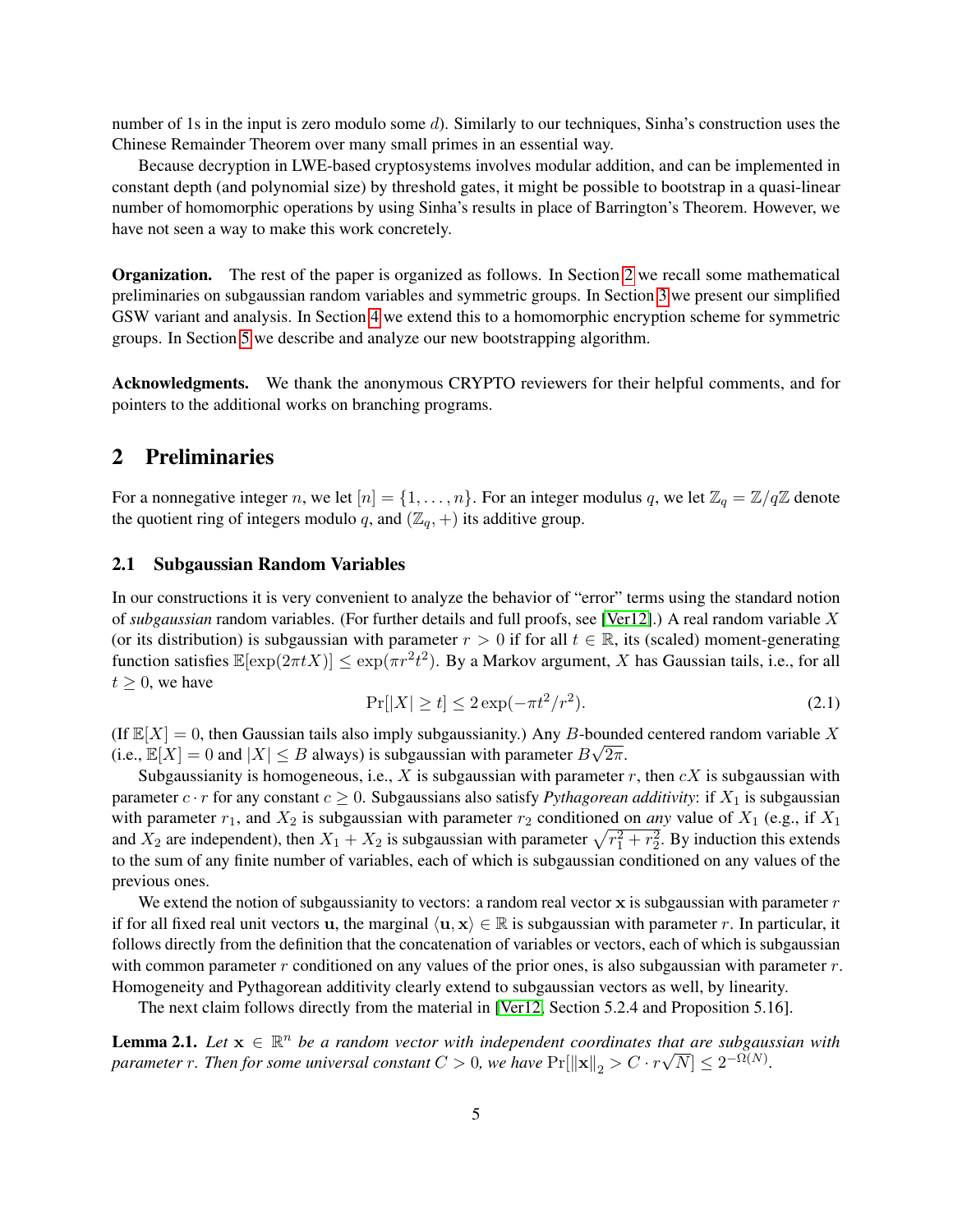### <span id="page-6-4"></span>2.2 Symmetric Groups and  $\mathbb{Z}_q$ -Embeddings

Here we recall some basic facts about symmetric groups, which can be found in most abstract algebra textbooks, e.g., [\[Jac12\]](#page-17-7). Let  $S_r$  denote the symmetric group of order r, i.e., the group of permutations (bijections)  $\pi$ :  $\{1,\ldots,r\}$   $\rightarrow$   $\{1,\ldots,r\}$  with function composition as the group operation. The group  $S_r$  is isomorphic to the multiplicative group of r-by-r *permutation matrices* (i.e., 0-1 matrices with exactly one nonzero element in each row and each column), via the map that associates  $\pi \in S_r$  with the permutation matrix  $\mathbf{P}_{\pi} = [\mathbf{e}_{\pi(1)} \ \mathbf{e}_{\pi(2)} \ \cdots \ \mathbf{e}_{\pi(r)}]$ , where  $\mathbf{e}_i \in \{0,1\}^r$  is the *i*th standard basis vector. For the remainder of this work we identify permutations with their associated permutation matrices.

The additive cyclic group ( $\mathbb{Z}_r$ , +) embeds into the symmetric group  $S_r$  via the injective homomorphism that sends the generator  $1 \in \mathbb{Z}_r$  to the "cyclic shift" permutation  $\pi \in S_r$ , defined as  $\pi(i) = i + 1$  for  $1 \leq i < r$  and  $\pi(r) = 1$ .<sup>[3](#page-6-1)</sup> Clearly, this embedding and its inverse can be computed efficiently. Notice also that the permutation matrices in the image of this embedding can be represented more compactly by just their first column, because the remaining columns are just the successive cyclic shifts of this column. Similarly, such permutation matrices can be multiplied in only  $O(r^2)$  operations, since we only need to multiply one matrix by the first column of the other.

For our efficient bootstrapping algorithm, we need to efficiently embed a group  $(\mathbb{Z}_q, +)$ , for some sufficiently large q of our choice, into a symmetric group of order much smaller than  $q$  (e.g., polylogarithmic in q). This can be done as follows: suppose that  $q = r_1 r_2 \cdots r_t$ , where the  $r_i$  are pairwise coprime. Then by the Chinese Remainder Theorem, the ring  $\mathbb{Z}_q$  is isomorphic to the direct product of rings  $\mathbb{Z}_{r_1}\times\mathbb{Z}_{r_2}\times\cdots\times\mathbb{Z}_{r_t}$ , and hence their additive groups are isomorphic as well. Combining this with the group embeddings of  $(\mathbb{Z}_{r_i}, +)$ into  $S_{r_i}$ , we have an (efficient) group embedding from  $(\mathbb{Z}_q, +)$  into  $S_{r_1} \times S_{r_2} \times \cdots \times S_{r_t}$ .<sup>[4](#page-6-2)</sup>

Importantly for our purposes, q can be exponentially large in terms of  $\max_i r_i$  above. This can be shown using lower bounds on the second Chebyshev function

$$
\psi(x) := \sum_{p^k \leq x} \log p = \log \left( \prod_{p \leq x} p^{\lfloor \log_p x \rfloor} \right),\,
$$

where the first summation is over all prime powers  $p^k \leq x$ , and the second is over all primes  $p \leq x$ ; note that  $p^{\lfloor \log_p x \rfloor}$  is the largest power of p not exceeding x. Therefore, the product q of all maximal prime powers  $r_i = p^{\lfloor \log_p x \rfloor} \le x$  is  $\exp(\psi(x))$ . Asymptotically, it is known that  $\psi(x) = x \pm O(x/\log x)$ , and we also have the nonasymptotic bound  $\psi(x) \geq 3x/4$  for all  $x \geq 7$  [\[Sch76,](#page-17-8) Theorem 11]. In summary:

<span id="page-6-3"></span>**Lemma 2.2.** *For all*  $x \ge 7$ *, the product of all maximal prime powers*  $r_i \le x$  *is at least*  $\exp(3x/4)$ *.* 

For any given lower bound  $q_0 \ge 191 > \exp(21/4)$ , we can therefore efficiently find a  $q \ge q_0$  whose maximal prime-power divisors are all at most  $x = \frac{4}{3}$  $\frac{4}{3} \log q_0 \geq 7.$ 

# <span id="page-6-0"></span>3 GSW Cryptosystem

Here we present a variant of the Gentry-Sahai-Waters homomorphic encryption scheme [\[GSW13\]](#page-17-1) (hereafter called GSW), which we believe is simpler to understand at a technical level. We also give a tighter analysis of its error growth under homomorphic operations.

<span id="page-6-1"></span><sup>&</sup>lt;sup>3</sup>This is just a special case of Cayley's theorem, which says that any group G embeds into the symmetric group  $S_{|G|}$ .

<span id="page-6-2"></span><sup>&</sup>lt;sup>4</sup>The latter group can be seen as a subgroup of  $S_r$  for  $r = \sum_i r_i$ , but it will be more efficient to retain the product structure.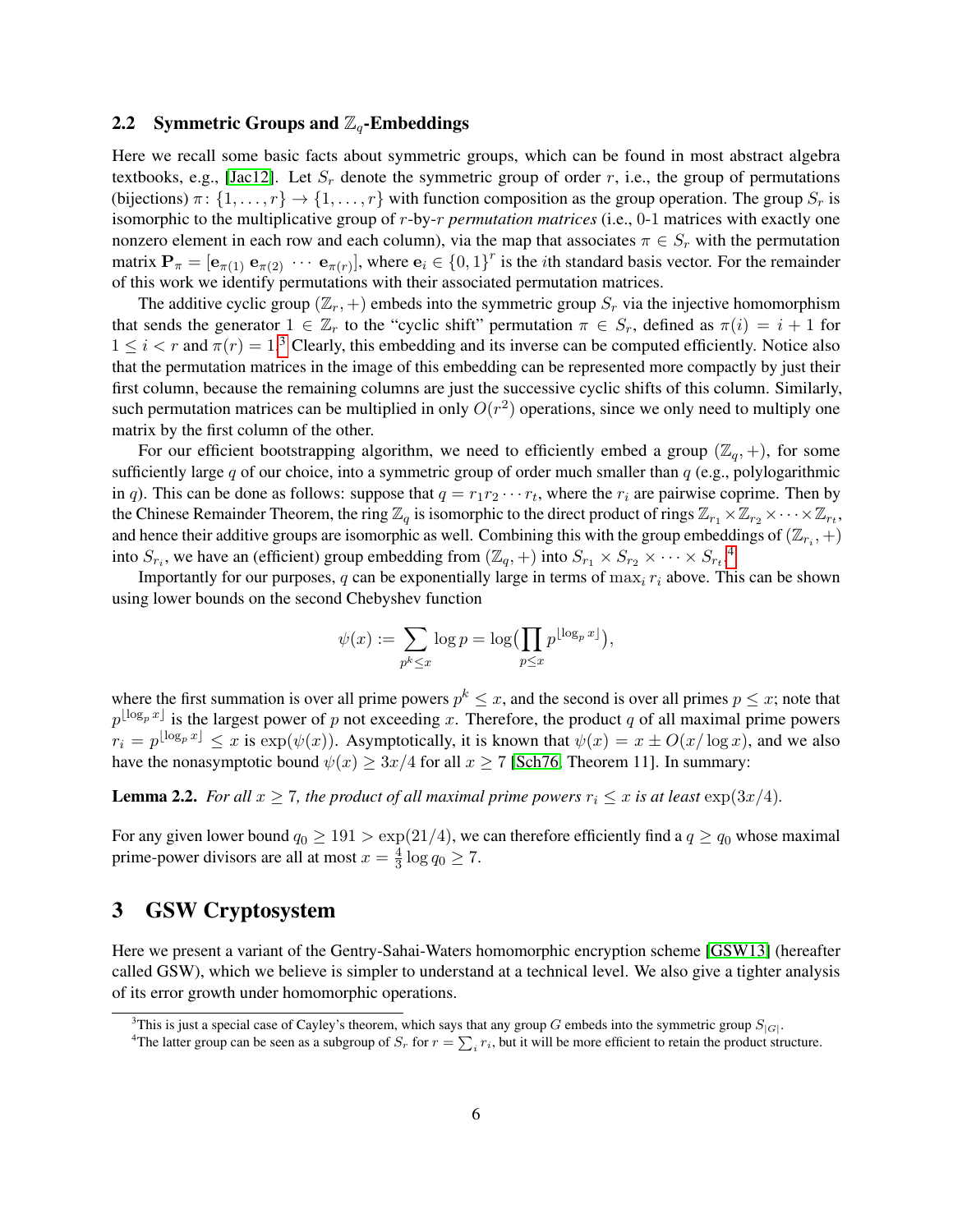### 3.1 Background

We first recall some standard background (see, e.g., [\[MP12\]](#page-17-9) for further details). For a modulus  $q$ , let  $\ell = \lceil \log_2 q \rceil$  and define the "gadget" (column) vector  $\mathbf{g} = (1, 2, 4, \dots, 2^{\ell-1}) \in \mathbb{Z}_q^{\ell}$ . Note that the penultimate entry  $2^{\ell-2}$  of g is in the interval  $\left[\frac{q}{4}, \frac{q}{2}\right]$  mod q. It will be convenient to use the following randomized "decomposition" function.

<span id="page-7-0"></span>**Claim 3.1 (Adapted from [\[MP12\]](#page-17-9)).** *There is a randomized, efficiently computable function*  $\mathbf{g}^{-1}$ :  $\mathbb{Z}_q \to \mathbb{Z}^{\ell}$ *such that*  $\mathbf{x} \leftarrow \mathbf{g}^{-1}(a)$  *is subgaussian with parameter*  $O(1)$ *, and always satisfies*  $\langle \mathbf{g}, \mathbf{x} \rangle = a$ *.* 

Briefly, the algorithm described in the claim works as follows (though for our application it is not necessary to understand its internals): let  $S \in \mathbb{Z}^{\ell \times \ell}$  be the basis of the lattice  $\Lambda^{\perp}(g^t) = \{z \in \mathbb{Z}^\ell : \langle g, z \rangle = 0 \in \mathbb{Z}_q\}$ as constructed in [\[MP12\]](#page-17-9), whose Gram-Schmidt vectors all have Euclidean norm  $O(1)$ . Given  $a \in \mathbb{Z}_q$ , run a randomized version of the nearest-plane algorithm [\[Bab85\]](#page-16-12) with basis S to sample from the coset  $\Lambda_a^{\perp}(\mathbf{g}^t) = {\mathbf{x} : \langle \mathbf{g}, \mathbf{x} \rangle = a}$ , where in each iteration of the algorithm we choose the coefficient of the *i*th basis vector to have expectation zero over  $\{c_i - 1, c_i\}$  for an appropriate  $c_i \in \frac{1}{a}$  $\frac{1}{q}\mathbb{Z} \cap [0,1)$ . In particular, the coefficient is subgaussian with parameter  $\sqrt{2\pi}$  given any fixed values of the previous coefficients. The final output x is the linear combination of the (orthogonal) Gram-Schmidt vectors of S with these coefficients, and is therefore subgaussian with parameter  $O(1)$ .

For vectors and matrices over  $\mathbb{Z}_q$ , define the randomized function  $\mathbf{G}^{-1}$ :  $\mathbb{Z}_q^{n \times m} \to \mathbb{Z}^{n\ell \times m}$  by applying  $g^{-1}$  independently to each entry. Notice that for any  $A \in \mathbb{Z}_q^{n \times m}$ , if  $X \leftarrow G^{-1}(A)$  then X has subgaussian parameter  $O(1)$  and

<span id="page-7-1"></span>
$$
\mathbf{G} \cdot \mathbf{X} = \mathbf{A}, \quad \text{where} \quad \mathbf{G} = \mathbf{g}^t \otimes \mathbf{I}_n = \text{diag}(\mathbf{g}^t, \dots, \mathbf{g}^t) \in \mathbb{Z}_q^{n \times n\ell}
$$
 (3.1)

is the block matrix with *n* copies of  $g^t$  as diagonal blocks, and zeros elsewhere.

# <span id="page-7-2"></span>3.2 Cryptosystem and Homomorphic Operations

The GSW scheme is parameterized by a dimension n, a modulus q with  $\ell = \lceil \log_2 q \rceil$ , and some error distribution  $\chi$  over  $\mathbb Z$  which we assume to be subgaussian. Formally, the message space is the ring of integers  $\mathbb{Z}$ , though for bootstrapping we only work with ciphertexts encrypting messages in  $\{0, 1\} \subset \mathbb{Z}$ . The ciphertext space is  $C=\mathbb{Z}_q^{n\times n\ell}$ . For simplicity we present just a symmetric-key scheme, which is sufficient for our purposes (it can be converted to a public-key or even attribute-based scheme, as described in [\[GSW13\]](#page-17-1)).

Our GSW variant differs from the original scheme described in [\[GSW13\]](#page-17-1) in two main ways:

1. In [\[GSW13\]](#page-17-1), a ciphertext is a square binary matrix  $C \in \{0,1\}^{n\ell}$ , a secret key is a "structured" mod-q vector  $\mathbf{s} \in \mathbb{Z}_q^{n\ell}$  (having large entries), and s is an "approximate mod-q eigenvector" of C, in the sense that  $\mathbf{s}^t \mathbf{C} \approx \mu \mathbf{s}^t \pmod{q}$ , where  $\mu \in \mathbb{Z}$  is the message.

In our variant, a ciphertext is a rectangular mod-q matrix  $\mathbf{C}\in \mathbb{Z}_q^{n\times n\ell}$ , a secret key is some (unstructured, short) integer vector  $\mathbf{s} \in \mathbb{Z}^n$ , and  $\mathbf{s}^t \mathbf{C} \approx \mu \cdot \mathbf{s}^t \mathbf{G} \pmod{q}$ , i.e., s and  $\mathbf{G}^t \mathbf{s}$  are corresponding left- and right- "approximate singular vectors" of C.

The difference between these two variants turns out to be purely syntactic, in that we can efficiently and "losslessly" switch between them (without needing the secret key). However, we believe that our variant leads to simpler notation and easier-to-understand operations and analysis.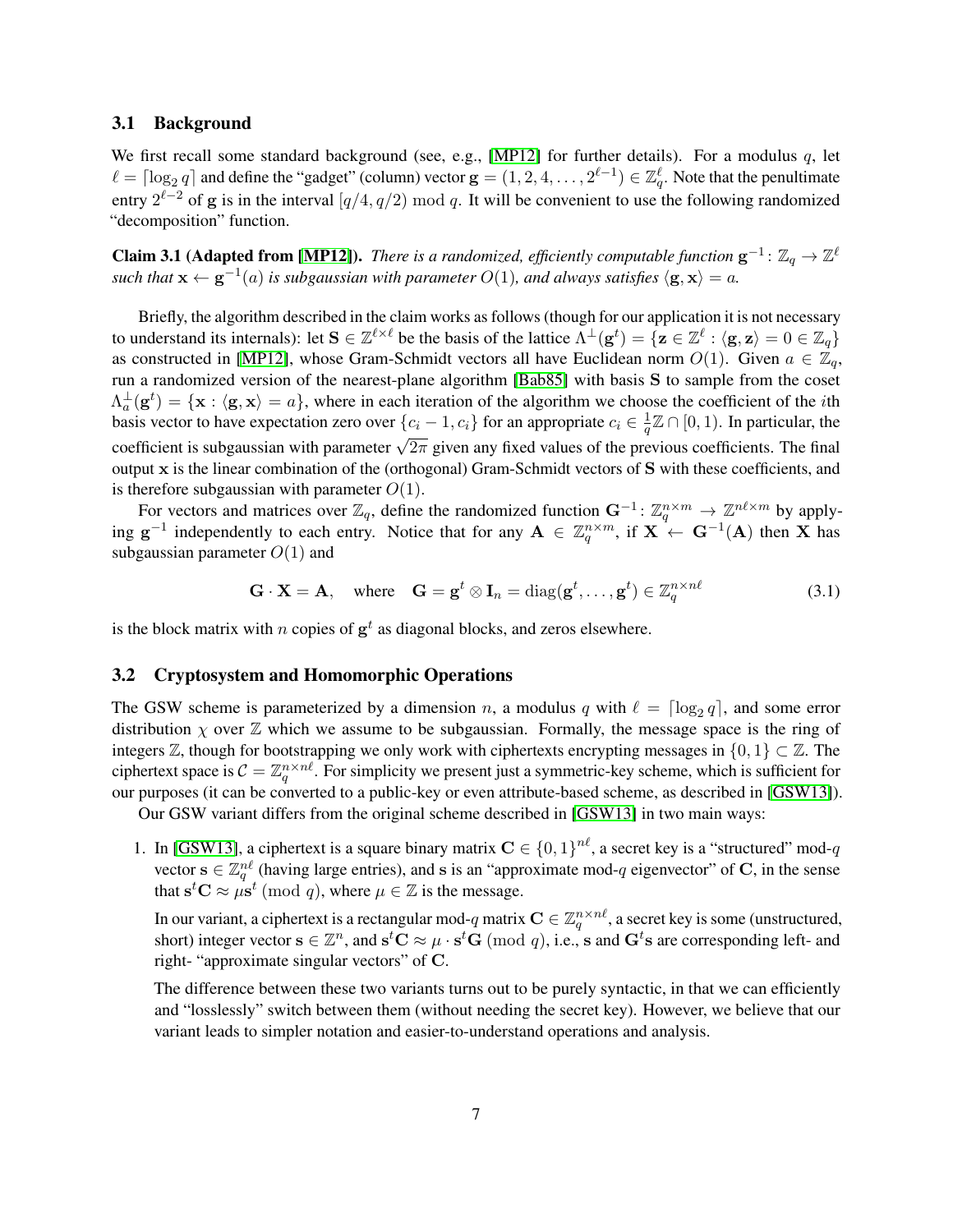2. The second difference is more substantial: our homomorphic multiplication procedure uses the *randomized*  $\mathbf{G}^{-1}(\cdot)$  operation from Claim [3.1.](#page-7-0) This yields a few important advantages, such as a very tight and simple error analysis using subgaussianity (see Lemma [3.5\)](#page-8-0), and the ability to *completely re-randomize* the error in a ciphertext (see Corollary [3.6\)](#page-9-1).

We now describe the scheme formally.

**GSW**.Gen(): choose  $\bar{\mathbf{s}} \leftarrow \chi^{n-1}$  and output secret key  $\mathbf{s} = (\bar{\mathbf{s}}, 1) \in \mathbb{Z}^n$ .

**GSW**.Enc $((\bar{s}, 1), \mu \in \mathbb{Z})$ : choose  $\bar{C} \leftarrow \mathbb{Z}_q^{(n-1)\times n\ell}$  and  $e \leftarrow \chi^m$ , let  $\mathbf{b}^t = \mathbf{e}^t - \bar{\mathbf{s}}^t \bar{\mathbf{C}} \pmod{q}$ , and output the ciphertext

$$
\mathbf{C} = \begin{pmatrix} \bar{\mathbf{C}} \\ \mathbf{b}^t \end{pmatrix} + \mu \mathbf{G} \in \mathcal{C},
$$

where G is as defined in Equation [\(3.1\)](#page-7-1). Notice that  $\mathbf{s}^t \mathbf{C} = \mathbf{e}^t + \mu \cdot \mathbf{s}^t \mathbf{G} \pmod{q}$ .

**GSW**.Dec(s,  $C \in \mathcal{C}$ ): let c be the penultimate column of C, and output  $\mu = [\langle s, c \rangle]_2$ , where  $[\cdot]_2 : \mathbb{Z}_q \to$  $\{0, 1\}$  indicates whether its argument is closer modulo q to 0 or to  $2^{\ell-2}$  (the penultimate entry of g).<sup>[5](#page-8-1)</sup>

**Homomorphic addition** is defined as  $C_1 \boxplus C_2 = C_1 + C_2$ .

**Homomorphic multiplication** is defined as  $C_1 \square C_2 \leftarrow C_1 \cdot G^{-1}(C_2)$ , and is *right associative*. Notice that this is a randomized procedure, because  $G^{-1}$  is randomized.

The IND-CPA security of the scheme follows immediately from the assumed hardness of LWE<sub>n−1,*a*, $\chi$ ,</sub> where the entries of the secret are drawn from the error distribution  $\chi$  (which is no easier than for a uniformly random secret; see [\[ACPS09,](#page-16-13) Lemma 2]). This is because a fresh ciphertext is just  $\mu$ G plus a matrix of  $n\ell$ independent LWE samples under secret  $\bar{s}$ , which are pseudorandom by assumption and hence hide  $\mu$ G.

### 3.3 Analysis

Here we analyze the scheme's correctness and homomorphic operations.

**Definition 3.2.** We say that a ciphertext C is *designed* to encrypt message  $\mu \in \mathbb{Z}$  (under a secret key s) if it is a fresh encryption of  $\mu$ , or if  $\mathbf{C} = \mathbf{C}_1 \boxplus \mathbf{C}_2$  where  $\mathbf{C}_1, \mathbf{C}_2$  are respectively designed to encrypt  $\mu_1, \mu_2 \in \mathbb{Z}$ and  $\mu = \mu_1 + \mu_2$ , or similarly for homomorphic multiplication.

**Definition 3.3.** We say that a ciphertext C that is designed to encrypt  $\mu \in \mathbb{Z}$  (under s) has *error* vector  $e^t \in \mathbb{Z}^{n\ell}$  if  $s^t\mathbf{C} - \mu \cdot s^t\mathbf{G} = e^t \pmod{q}$ .

For convenience later on, we also say the matrix  $\mu$ **G** is designed to encrypt  $\mu$ , and has error 0. (This is essentially implied by the above definitions, since  $\mu$ G is indeed a fresh encryption of  $\mu$ , assuming that zero is in the support of  $\chi$ .) The next claim on the correctness of decryption follows immediately from the fact that  $\mathbf{s} = (\bar{\mathbf{s}}, 1)$  and the penultimate column of G is  $(0, \ldots, 0, 2^{\ell-2})$ , where  $2^{\ell-2} \in [q/4, q/2) \mod q$ .

<span id="page-8-2"></span>Claim 3.4. *If* C is designed to encrypt some  $\mu \in \{0,1\} \subset \mathbb{Z}$ , and has error vector  $e^t$  whose penultimate *coordinate has magnitude less than*  $q/8$ *, then*  $GSW$ . Dec(s, C) *correctly outputs*  $\mu$ *.* 

We now analyze the behavior of the error terms under homomorphic operations.

<span id="page-8-1"></span><span id="page-8-0"></span><sup>&</sup>lt;sup>5</sup>Note that we can decrypt messages in  $\mathbb{Z} \cap [-\frac{q}{2}, \frac{q}{2})$ , or any other canonical set of representatives of  $\mathbb{Z}_q$ , by "decoding" s<sup>t</sup>C to the nearest multiple of  $s<sup>t</sup>G$ . The above decryption algorithm will be sufficient for our purposes.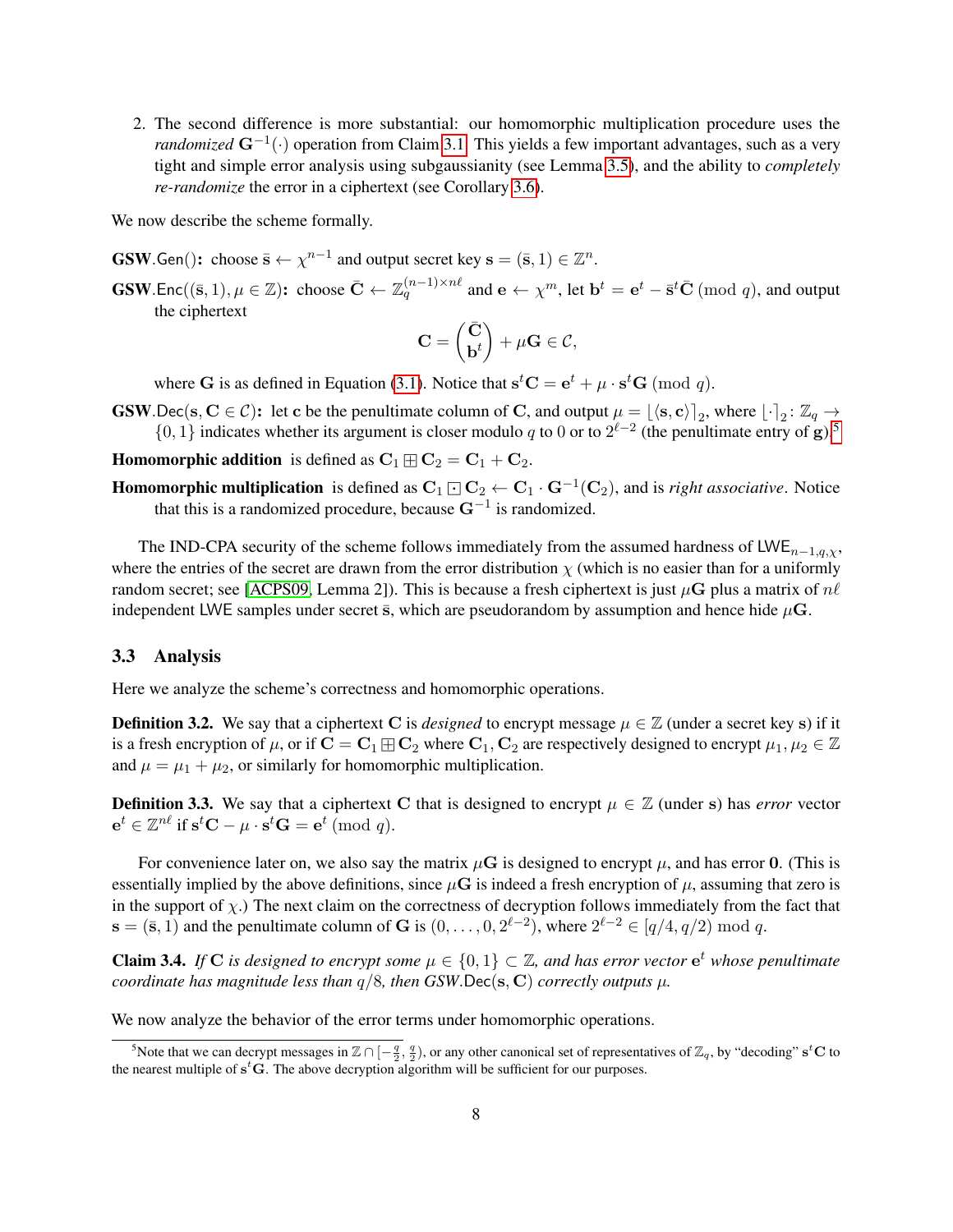**Lemma 3.5.** Suppose  $C_1, C_2$  are respectively designed to encrypt  $\mu_1, \mu_2 \in \mathbb{Z}$  and have error vectors  $e_1^t, e_2^t$ . Then  $\bf C_1$   $\rm \oplus C_2$  has error vector  $\bf e_1^t+\bf e_2^t$ , and  $\bf C_1$   $\rm \odot C_2$  has error vector  $\bf e_1^t{\bf X}+\mu_1\bf e_2^t$ , where  $\bf X\leftarrow G^{-1}(\bf C_2)$ is the matrix used in the evaluation of  $\boxdot$ . In particular, for any values of  ${\bf C}_i, {\bf e}_i, \mu_i,$  the latter error vector is of the form  ${\bf e}^t + \mu_1 {\bf e}_2^t$ , where the entries of  ${\bf e}$  are independent and subgaussian with parameter  $O(\|{\bf e}_1\|).$ 

Importantly, the error in  $C_1 \square C_2$  is *quasi-additive* and *asymmetric* with respect to the errors in  $C_1, C_2$ : while the first error vector  $e_1^t$  is multiplied by a short (subgaussian) matrix **X**, the second error vector  $e_2^t$  is only multiplied by the (scalar) *message*  $\mu_1$ , which we will ensure remains in  $\{0, 1\}$ .

*Proof.* The first claim is immediate, by linearity. For the second claim, because  $G \cdot X = C_2$  we have

$$
st(C1 \square C2) = stC1 · X
$$
  
= (e<sub>1</sub><sup>t</sup> +  $\mu_1 \cdot s^t G$ )X  
= e<sub>1</sub><sup>t</sup>X +  $\mu_1$ (e<sub>2</sub><sup>t</sup> +  $\mu_2 \cdot s^t G$ )  
= (e<sub>1</sub><sup>t</sup>X +  $\mu_1 e_2^t$ ) +  $\mu_1 \mu_2 \cdot s^t G$ .

As observed in [\[BV14\]](#page-16-7), the asymmetric noise growth allows for performing a long chain of homomorphic multiplications while only incurring a polynomial-factor error growth, because  $\Box$  is defined to be right associative. For convenience of analysis, in such a chain we always include the fixed ciphertext G, which is designed to encrypt  $\mu = 1$  and has zero error, as the rightmost ciphertext in the chain. This ensures that the error vector of the output ciphertext is subgaussian and essentially *independent* of the errors in the input ciphertexts (apart from their lengths), which leads to a simpler and tighter analysis. (In [\[BV14\]](#page-16-7) a weaker independence guarantee was achieved by a separate "partial re-randomization" procedure, which requires additional public key material.)

<span id="page-9-1"></span>**Corollary 3.6.** *Suppose that*  $C_i$  *for*  $i \in [k]$  *are respectively designed to encrypt*  $\mu_i \in \{0, \pm 1\}$  *and have error vectors* e t i *. Then for* any *fixed values of these variables,*

$$
\mathbf{C} \leftarrow \fbox[\mathbf{c}_i \; \fbox{--}\mathbf{C}_i \; \fbox{--}\mathbf{G} = \mathbf{C}_1 \, \fbox{--}\, (\mathbf{C}_2 \, \fbox{--}\, (\cdots (\mathbf{C}_k \, \fbox{--}\, \mathbf{G}) \cdots))
$$

*has an error vector whose entries are mutually independent and subgaussian with parameter*  $O(\|\mathbf{e}\|)$ *, where*  $e^t = (e_1^t, \ldots, e_k^t) \in \mathbb{Z}^{kn\ell}$  is the concatenation of the individual error vectors.

*Proof.* By Lemma [3.5,](#page-8-0) the error vector in C is  $\sum_i \mathbf{e}_i^t \mathbf{X}_i$ , where each  $\mathbf{e}_i^t \mathbf{X}_i$  is a fresh independent vector that has mutually independent coordinates and is subgaussian with parameter  $O(||e_i||)$ . The claim then follows by  $\Box$ Pythagorean additivity.

# <span id="page-9-0"></span>4 Homomomorphic Encryption for Symmetric Groups

Brakerski and Vaikuntanathan [\[BV14\]](#page-16-7) showed how to use the GSW encryption scheme to homomorphically compose permutations of five elements (i.e., to homomorphically compute the group operation in the symmetric group  $S_5$ ) with small additive noise growth; the use of  $S_5$  comes from its essential role in Barrington's theorem [\[Bar86\]](#page-16-9). In [\[BV14\]](#page-16-7), the homomorphic composition of permutations is intertwined with the evaluation of a branching program given by Barrington's theorem. Here we give, as a "first-class object," a homomorphic cryptosystem for any symmetric group  $S_r$ . The ability to use several different small values of  $r$ , along with a homomorphic equality test that we design, will be central to our bootstrapping algorithm.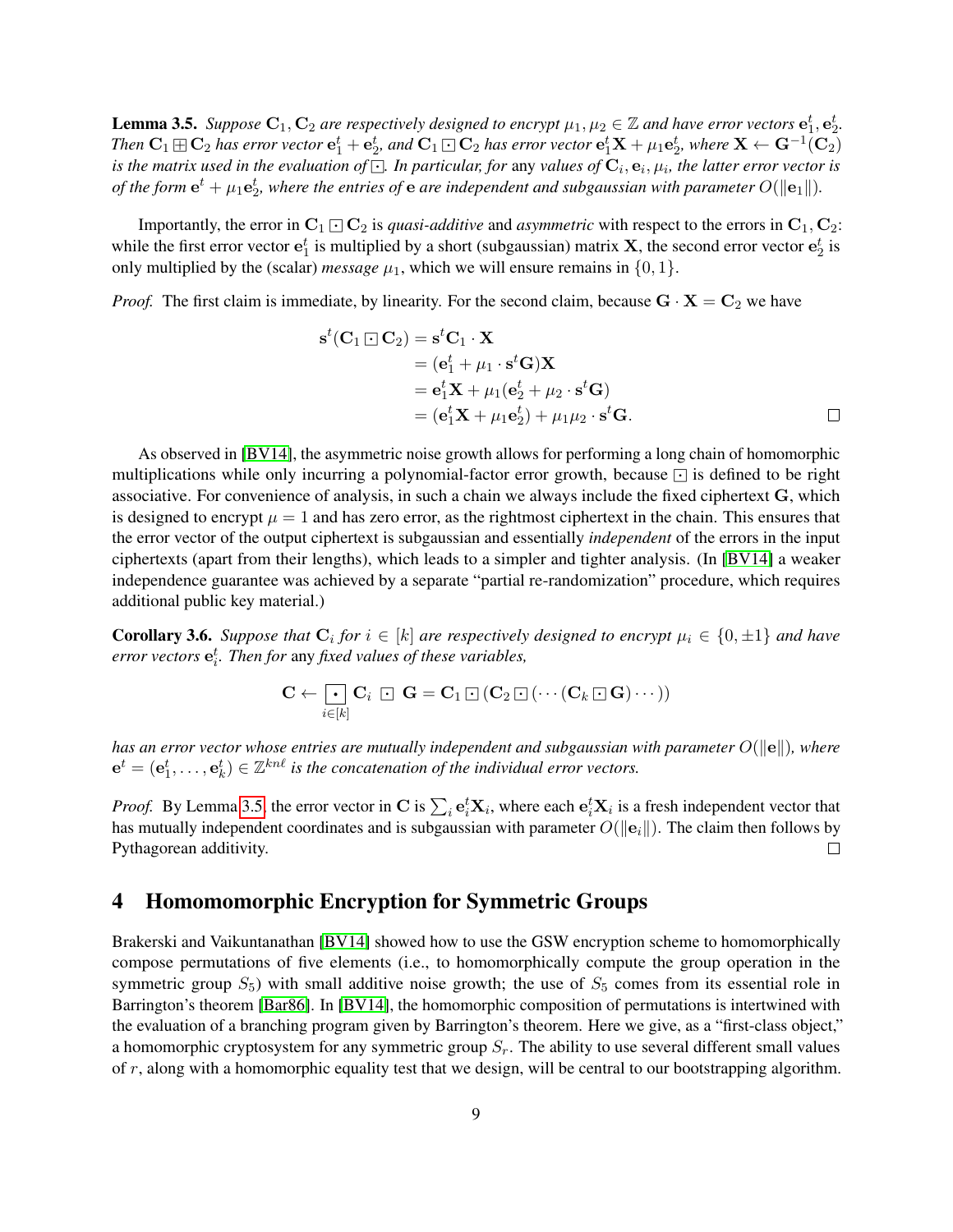## 4.1 Encryption Scheme

We now describe our (symmetric-key) homomorphic encryption scheme for symmetric groups, called HEPerm. Let  $C$  denote the ciphertext space for an appropriate instantiation of the GSW scheme, which we treat as a "black box." A secret key sk for HEPerm is simply a secret key for the GSW scheme.

• HEPerm.Enc(sk,  $\pi \in S_r$ ): let  $\mathbf{P} = (p_{i,j}) \in \{0,1\}^{r \times r}$  be the permutation matrix associated with  $\pi$ . Output an entry-wise encryption of P, i.e., the ciphertext

$$
\mathbf{C} = (c_{i,j}) \in \mathcal{C}^{r \times r}, \text{ where } c_{i,j} \leftarrow \text{Enc}(sk, p_{i,j}).
$$

(Decryption follows in the obvious manner.) As with the GSW system, we say that a ciphertext  $C \in C^{r \times r}$ is *designed* to encrypt a permutation  $\pi \in S_r$  (or its permutation matrix  $\mathbf{P}_{\pi}$ ) if its C-entries are designed to encrypt the corresponding entries of  $P_{\pi}$ . For convenience, we let  $J \in \mathcal{C}^{r \times r}$  denote the ciphertext that encrypts the identity permutation with zero noise, which is built in the expected way from the fixed zero-error GSW ciphertexts that encrypt 0 and 1.

We now show how to homomorphically compute two operations: the standard composition operation for permutations, and an equality test.

**Homomorphic composition**  $\mathbf{C}^{\pi} \boxdot \mathbf{C}^{\sigma}$ : on ciphertexts  $\mathbf{C}^{\pi} = (c_{i,j}^{\pi}), \mathbf{C}^{\sigma} = (c_{i,j}^{\sigma}) \in \mathcal{C}^{r \times r}$  encrypting permutations  $\pi, \sigma \in S_r$  respectively, we compute one encrypting the permutation  $\pi \circ \sigma$  by homomorphically evaluating the naïve matrix-multiplication algorithm.<sup>[6](#page-10-0)</sup>That is, output  $\mathbf{C} = (c_{i,j}) \in \mathcal{C}^{r \times r}$  where

<span id="page-10-1"></span>
$$
c_{i,j} \leftarrow \prod_{\ell \in [r]} \left( c_{i,\ell}^{\pi} \boxdot c_{\ell,j}^{\sigma} \right) \in \mathcal{C}.
$$
\n(4.1)

Just like  $\cdot$ , we define  $\circ$  to be right associative.

**Homomorphic equality test** Eq?( $C^{\pi} = (c_{i,j}^{\pi})$ ,  $\sigma \in S_r$ ): given a ciphertext encrypting some permutation  $\pi \in S_r$  and a permutation  $\sigma \in S_r$  (in the clear), output a ciphertext  $c \in \mathcal{C}$  encrypting 1 if  $\pi = \sigma$  and 0 otherwise, as

$$
c \leftarrow \bigodot_{i \in [r]} c^{\pi}_{\sigma(i), i} \ \Box \ g,
$$

where  $g \in \mathcal{C}$  denotes the fixed zero-error encryption of 1. (Recall that  $\lceil \cdot \rceil$  is right associative.)

Observe that for the above two operations, the GSW ciphertext(s) in the output are designed to encrypt the appropriate  $\{0, 1\}$ -message. For Compose this is simply by correctness of the matrix-multiplication algorithm. For Eq? this is because the output ciphertext is designed to encrypt 1 if and only if every  $c_{\sigma(i),i}$  is designed to encrypt 1, which is the case if and only if  $\mathbb{C}^{\pi}$  is in fact designed to encrypt  $\sigma$ . All that remains is to analyze the behavior of the error terms, which we do next.

<span id="page-10-0"></span> $6$ Note that asymptotically faster algorithms (e.g., Strassen's) do not appear suitable here, because the intermediate steps of these algorithms can result in values having magnitude greater than one, which can cause the error in the ciphertexts to grow much faster. In any case, this will not matter much in our application, since  $r$  will be small.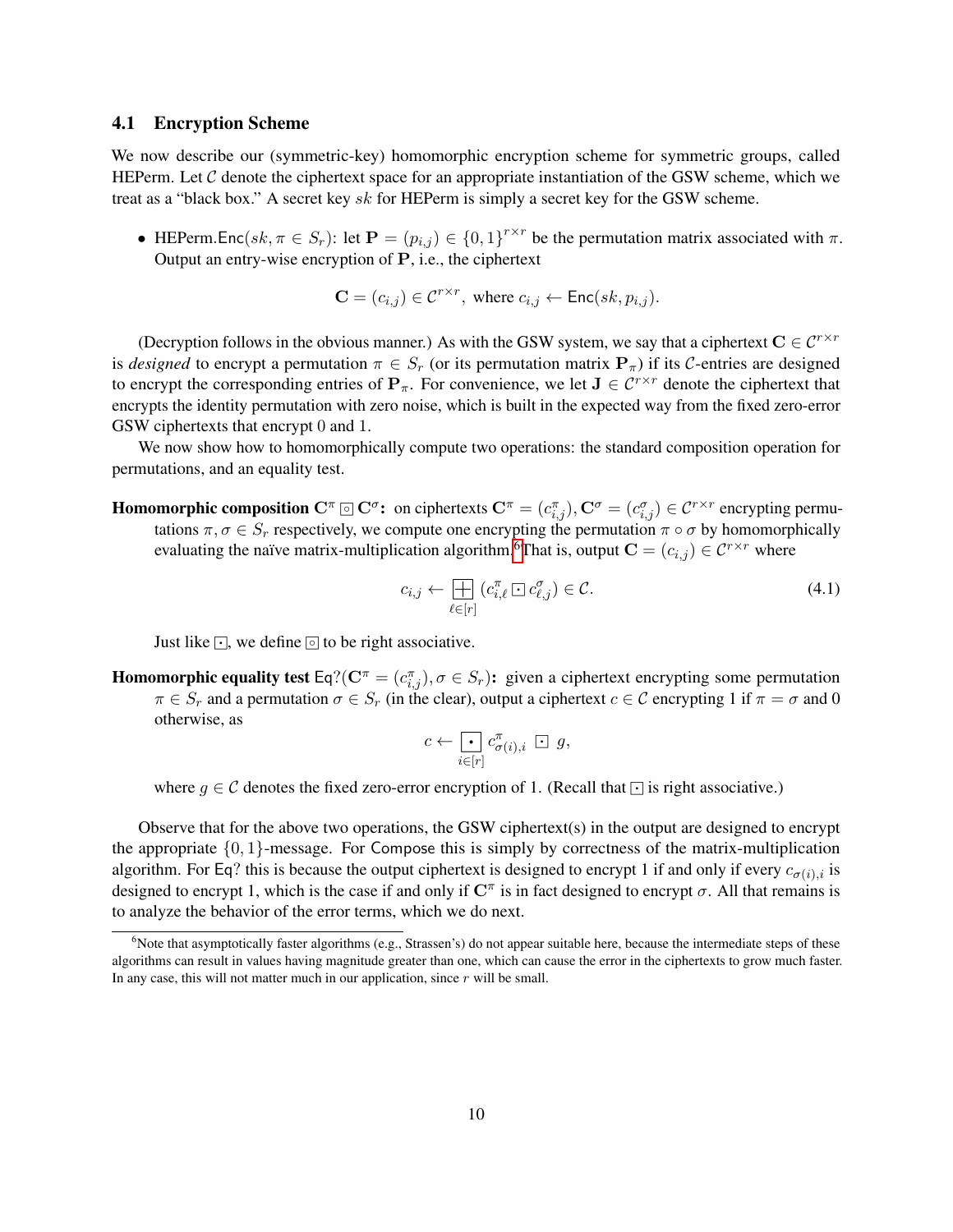# 4.2 Analysis

Recalling that the GSW scheme is parameterized by n and q, denote its space of error vectors by  $\mathcal{E} = \mathbb{Z}^m$ where  $m = n \lceil \log_2 q \rceil$ . The Euclidean norm on  $\mathcal{E}^r = \mathbb{Z}^{mr}$  is defined in the expected way. In what follows it is often convenient to consider vectors and matrices over  $\mathcal{E}$ , i.e., each entry is itself a (row) vector in  $\mathcal{E} = \mathbb{Z}^m$ , and we switch between  $\mathcal{E}^{h \times w}$  and  $\mathbb{Z}^{h \times w}$  as is convenient.

The following lemma describes the behavior of errors under the homomorphic composition operation  $\circledcirc$ . Note that working with vectors and matrices over  $\mathcal E$  lets us write a statement that is syntactically very similar to the one from Lemma [3.5,](#page-8-0) with a very similar proof.

<span id="page-11-0"></span>**Lemma 4.1.** Let  $C^{\pi}, C^{\sigma} \in C^{r \times r}$  respectively be designed to encrypt permutation matrices  $P^{\pi}, P^{\sigma} \in$  $\{0,1\}^{r\times r}$  with error matrices  $\mathbf{E}^\pi, \mathbf{E}^\sigma \in \mathcal{E}^{r\times r}$ . Then for any fixed values of these variables,  $\mathbf{C}^\pi \boxdot \mathbf{C}^\sigma$  has *error matrix*  $\mathbf{E} + \mathbf{P}^{\pi} \cdot \mathbf{E}^{\sigma} \in \mathcal{E}^{r \times r}$ , where the  $\mathbb{Z}$ -entries of  $\mathbf{E}$  are mutually independent, and those in its ith *row are subgaussian with parameter*  $O(\|\mathbf{e}_i^\pi\|)$ *, where*  $\mathbf{e}_i^\pi$  *is the ith row of*  $\mathbf{E}^\pi$ .

*Proof.* Let  $C \leftarrow C^{\pi} \circlearrowright C^{\sigma}$ . It suffices to show that for all  $i, j$ , its  $(i, j)$ th entry  $c_{i,j} \in C$  has error

$$
e_{i,j} + e_{\pi^{-1}(i),j}^{\sigma} \in \mathcal{E} = \mathbb{Z}^m,
$$

where all the Z-entries of all the  $e_{i,j} \in \mathbb{Z}^m$  are mutually independent and subgaussian with parameter  $O(\|\mathbf{e}_i^{\pi}\|)$ , and  $e_{\ell,j}^{\sigma}$  is the  $(\ell, j)$ th entry of  $\mathbf{E}^{\sigma}$ . This follows directly from Equation [\(4.1\)](#page-10-1) and Lemma [3.5:](#page-8-0) the error in each ciphertext  $c_{i,\ell}^{\pi} \boxdot c_{\ell,j}^{\sigma}$  is  $p_{i,\ell}^{\pi} \cdot e_{\ell,j}^{\sigma}$  plus a fresh vector whose entries are independent and subgaussian with parameter  $O(\|e_{i,\ell}^{\pi}\|)$ . Since  $p_{i,\ell}^{\pi} = 1$  for  $\ell = \pi^{-1}(i)$  and 0 otherwise, the claim follows by Pythagorean additivity of independent subgaussians.

Similarly to a multiplication chain of GSW ciphertexts, we can perform a (right-associative) chain of compositions while incurring only small error growth. For convenience of analysis, we always include the fixed zero-error ciphertext  $J \in \mathcal{C}^{r \times r}$  (which encrypts the identity permutation) as the rightmost ciphertext in the chain. The following corollary follows directly from Lemma [4.1](#page-11-0) in the same way that Corollary [3.6](#page-9-1) follows from Lemma [3.5.](#page-8-0)

<span id="page-11-2"></span>**Corollary 4.2.** Suppose that  $C_i \in C^{r \times r}$  for  $i \in [k]$  are respectively designed to encrypt permutation matrices  $\mathbf{P}_i \in \{0,1\}^{r \times r}$  and have error matrices  $\mathbf{E}_i \in \mathcal{E}^{r \times r}$ . Then for any fixed values of these variables,

$$
\mathbf{C} \leftarrow \textcolor{red}{\overline{\bigcirc}} \textcolor{red}{\overline{\bigcirc}} \mathbf{C}_i \textcolor{red}{\overline{\,\otimes}\,} \mathbf{J} = \mathbf{C}_1 \textcolor{red}{\,\overline{\,\otimes}\,} (\mathbf{C}_2 \textcolor{red}{\,\overline{\,\otimes}\,} (\cdots (\mathbf{C}_k \textcolor{red}{\,\overline{\,\otimes}\,} \mathbf{J}) \cdots))
$$

*has an error matrix whose* Z*-entries are mutually independent, and those in its* i*th row are subgaussian with*  $p$ arameter  $O(\|\mathbf{e}_i\|)$ , where  $\mathbf{e}_i^t \in \mathcal{E}^{kr}$  is the ith row of the concatenated error matrices  $[\mathbf{E}_1 \mid \cdots \mid \mathbf{E}_k].$ 

Finally, since the Eq? procedure simply performs a chain of (right-associative) multiplications of GSW ciphertexts, Corollary [3.6](#page-9-1) applies.

### <span id="page-11-1"></span>4.3 Optimizations and Generalizations

**Optimized**  $\mathbb{Z}_r$  **embeddings.** For bootstrapping, we use the above scheme only to encrypt elements in the cyclic subgroup  $C_r \subseteq S_r$  that embeds the additive group  $(\mathbb{Z}_r, +)$ . As described in the preliminaries, an element  $\pi \in C_r$  can be represented more compactly as an indicator (column) vector  $\mathbf{p} \in \{0,1\}^r$  (rather than a matrix in  $\{0,1\}^{r\times r}$ ), and its associated permutation matrix  $\mathbf{P}_{\pi}$  is made up of the r cyclic rotations of p. In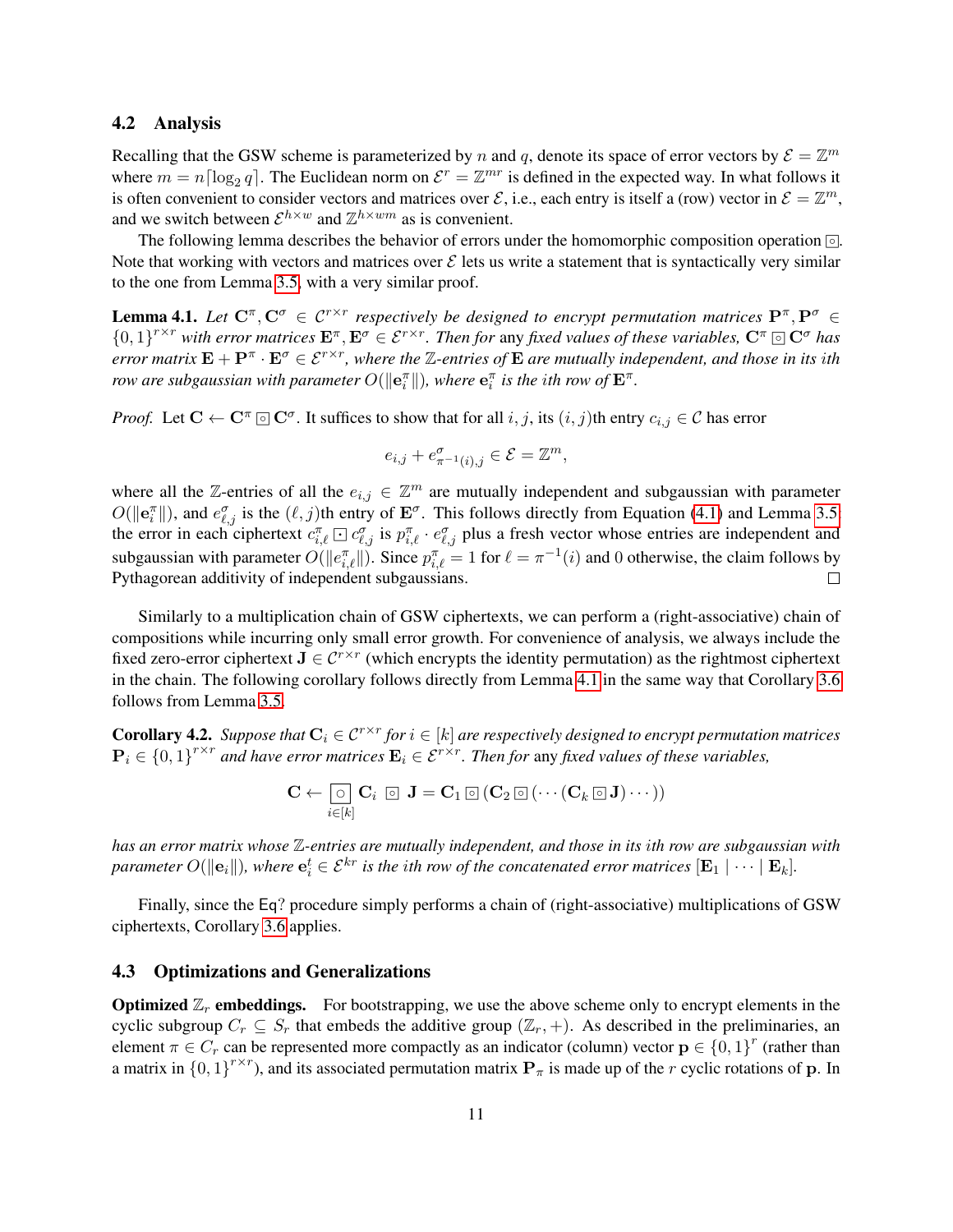addition, the composition of two permutations represented in this way as  $\bf{p}, \bf{q}$  is given by the matrix-vector product  $P_{\pi} \cdot q$ , which may be computed in  $O(r^2)$  operations, rather than  $O(r^3)$  as in the general case. All of this translates directly to *encrypted* permutations in the expected way, i.e., ciphertexts are entry-wise encryptions in  $\mathcal{C}^r$  of indicator vectors, etc.

Similarly, the equality test Eq? can be performed more efficiently when we restrict to the subgroup  $C_r$ : given r ciphertexts encrypting the entries of an indicator vector in  $\{0,1\}^r$  and an  $s \in \mathbb{Z}_r$ , just output the ciphertext in the position corresponding to s.

Since our bootstrapping scheme uses  $\mathbb{Z}_r$  embeddings only for  $r = O(\log \lambda)$ , these optimizations lead to polylogarithmic factor improvements in runtime and error, but no more.

Signed and generalized permutations. We can also use the GSW scheme to obtain a homomorphic encryption scheme for the group of *signed* permutations (also known as the *signed symmetric group* or *hyperoctahedral group*), by encrypting signed permutation matrices. (A signed permutation matrix is one in which every row and column has exactly one nonzero entry, which may be  $+1$  or  $-1$ .) Even more generally, when using a ring-LWE-based GSW scheme over the mth cyclotomic ring, we can get homomorphic encryption for the *generalized symmetric group*  $\mathbb{Z}_m \wr S_r$ , by encrypting generalized permutation matrices whose nonzero entries are mth roots of unity. All our analysis goes through essentially unchanged for these cases, since we only rely on the fact that the nonzero entries of the encrypted matrices have magnitude one.

Generalized symmetric groups contain somewhat larger cyclic groups than symmetric groups do, so they can be used as an optimization by letting us use slightly smaller orders r. However, the overall difference does not appear to be too significant.

# <span id="page-12-0"></span>5 Bootstrapping

We now describe our bootstrapping procedure.

### 5.1 Specification and Usage

We start by specifying the abstract preconditions and output guarantees of our bootstrapping algorithm, and describe how to use it (with some additional pre- and post-processing) to bootstrap known LWE-based encryption schemes.

The scheme to be bootstrapped must have *binary* ciphertexts in  $\{0,1\}^d$  and secret keys in  $\mathbb{Z}_q^d$  for some dimension d and modulus q that should be made as small as possible  $(q, d = \tilde{O}(\lambda)$  are possible), and a decryption function of the form  $\text{Dec}_{s}(c) = f(\langle s, c \rangle) \in \{0, 1\}$  for some arbitrary function  $f: \mathbb{Z}_{q} \to \{0, 1\}.$ We rely on an appropriate instantiation of the GSW cryptosystem, as described in further detail in Section [5.2](#page-13-0) below.

- BootGen( $s \in \mathbb{Z}_q^d$ , sk) takes as input a secret key vector  $s \in \mathbb{Z}_q^d$  from the scheme to be bootstrapped, and a secret key sk for GSW. It outputs a bootstrapping key bk, which appropriately encrypts s under sk.
- Bootstrap $(bk, \mathbf{c} \in \{0,1\}^d)$  takes as input the bootstrapping key bk and a ciphertext vector  $\mathbf{c} \in \{0,1\}^d$ (which decrypts under the secret key s). It outputs a GSW ciphertext which decrypts (under  $sk$ ) to the same bit as c does (under s), but with less error.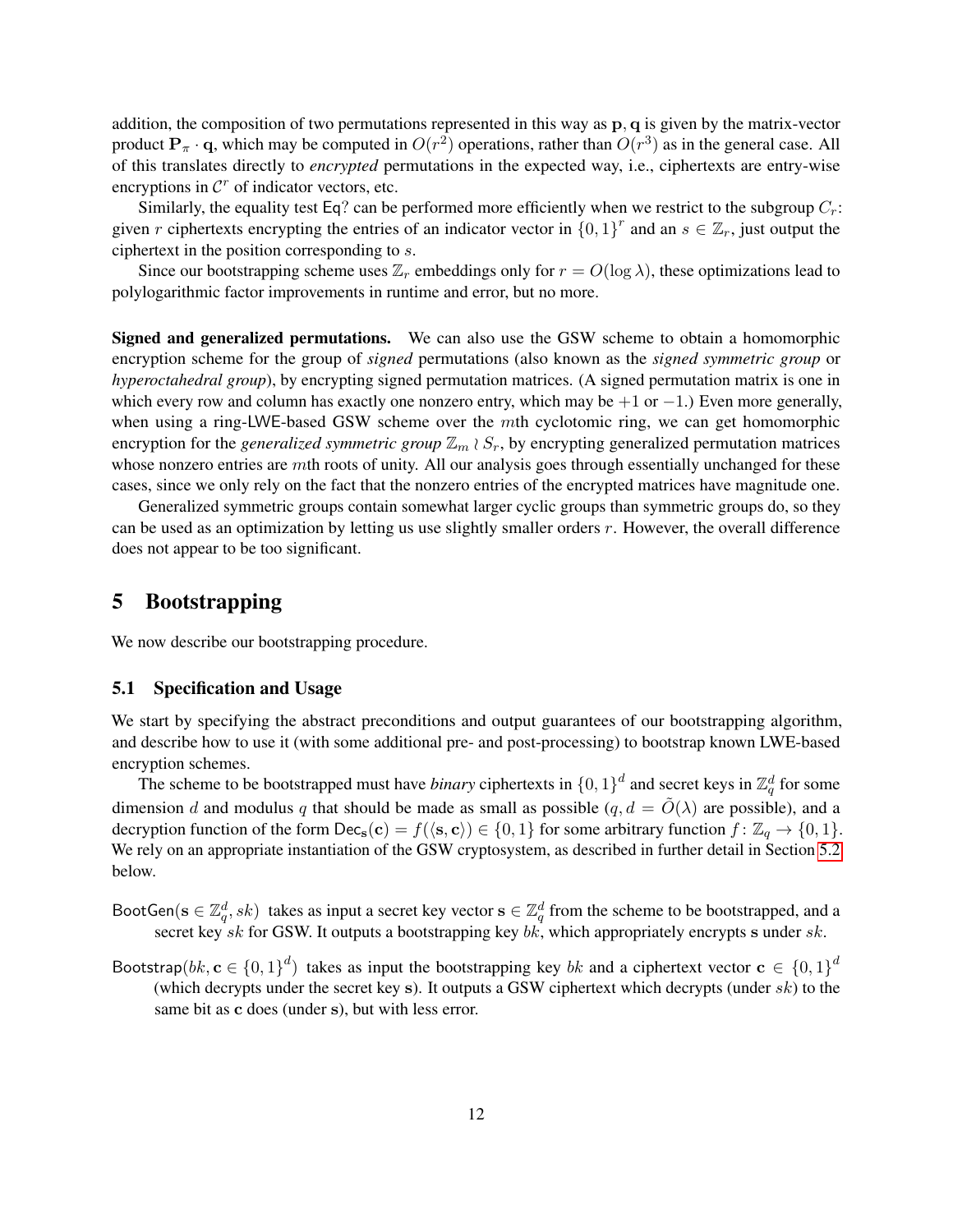Pre- and post-processing. We can bootstrap all known LWE-based bit-encryption schemes using the above algorithms as follows. In all LWE-based encryption schemes, decryption can be expressed as a "rounded inner product"  $\lfloor \langle s, c \rangle \rfloor_2$  for some appropriate rounding function  $\lfloor \cdot \rceil_2 \colon \mathbb{Z}_q \to \{0, 1\}$ , as required. Note that a GSW ciphertext can trivially be put in this form by just taking its penultimate column (see GSW.Dec in Section [3.2\)](#page-7-2). As for the other conditions we need (binary ciphertexts and small  $d, q$ ), LWE encryption schemes are not always presented in a way that fulfills them, but fortunately there are standard transformations that do so, as we now describe. (See [\[BV11,](#page-16-4) [BLP](#page-16-8)<sup>+</sup>13] for further details.)

First, since we do not need to perform any further homomorphic operations on the ciphertext, we can use dimension- and modulus-reduction [\[BV11\]](#page-16-4) to get a ciphertext  $\bar{c}$  (over  $\mathbb{Z}_q$ ) of dimension  $\tilde{O}(\lambda)$  and modulus  $q = \tilde{O}(\lambda)$ , while preserving correct decryption. These steps can be implemented with  $2^{\lambda}$  security under conventional lattice assumptions.<sup>[7](#page-13-1)</sup> Then, we can obtain a binary ciphertext c using "bit decomposition:" let G be as defined in Section [3.1,](#page-7-0) and for the ciphertext  $\bar{c}$  over  $\mathbb{Z}_q$  under secret key  $\bar{s}$ , let c be a  $\{0, 1\}$ -vector such that  $\mathbf{Gc} = \bar{\mathbf{c}}$ , and let  $\mathbf{s} = \mathbf{G}^t \bar{\mathbf{s}}$  so that  $\langle \mathbf{s}, \mathbf{c} \rangle = \langle \bar{\mathbf{s}}, \bar{\mathbf{c}} \rangle \in \mathbb{Z}_q$ . (The secret key s is therefore the one we need to provide to BootGen.)

After bootstrapping, the output is a GSW ciphertext C encrypted under  $sk$  (which is just an integer vector). If desired, we can convert this ciphertext back to one for the original LWE cryptosystem, simply by taking the penultimate column of C. We can also key-switch from  $sk$  back to the original secret key s. (As usual in bootstrapping, going "full circle" in this way requires an appropriate circular security assumption.)

#### <span id="page-13-0"></span>5.2 Procedures

Our algorithms rely on instantiations of GSW and HEPerm with parameters  $n, Q, \chi$ . Importantly, the ciphertext modulus Q is *not* the modulus q of the scheme we are bootstrapping, but rather some  $Q \gg q$  that is sufficiently larger than the error in Bootstrap's output ciphertext. Let  $C$  denote the GSW ciphertext space.

Our procedures need q to be of the form  $q = \prod_{i \in [t]} r_i$  where the  $r_i$  are small and powers of distinct primes (and hence pairwise coprime). Specifically, using Lemma [2.2](#page-6-3) we can choose  $q = O(\lambda)$  to be large enough by letting it be the product of all maximal prime-powers  $r_i$  that are bounded by  $O(\log \lambda)$ , of which there are  $t = O(\log \lambda / \log \log \lambda)$ . Let  $\phi$  be the group embedding of  $(\mathbb{Z}_q, +) \cong (\mathbb{Z}_{r_1} \times \cdots \times \mathbb{Z}_{r_t}, +)$  into  $S = S_{r_1} \times \cdots \times S_{r_t}$  described in Section [2.2,](#page-6-4) and let  $\phi_i$  denote the *i*th component of this embedding, i.e., the one from  $\mathbb{Z}_q$  into  $S_{r_i}$ .

BootGen( $s \in \mathbb{Z}_q^d, sk$ ): given secret key  $s \in \mathbb{Z}_q^d$  for the scheme to be bootstrapped and a secret key sk for HEPerm, embed each coordinate  $s_i \in \mathbb{Z}_q$  of s as  $\phi(s_i) \in S$  and encrypt the components under HEPerm. That is, generate and output the bootstrapping key

$$
bk = \{ \mathbf{C}_{i,j} \leftarrow \text{HEPerm}.\text{Enc}(sk, \phi_i(s_j)) : i \in [t], j \in [d] \}.
$$

Recalling that we are working with embeddings of  $\mathbb{Z}_{r_i}$ , each  $\mathbf{C}_{i,j} \in \mathcal{C}^{r_i}$  can be represented as a tuple of  $r_i$  GSW ciphertexts encrypting an indicator vector (see Section [4.3\)](#page-11-1). Because  $t, r_i = O(\log \lambda)$  and  $d = \tilde{O}(\lambda)$ , the bootstrapping key consists of  $\tilde{O}(\lambda)$  GSW ciphertexts.

Bootstrap $(bk, \mathbf{c} \in \{0,1\}^d)$ : given a binary ciphertext  $\mathbf{c} \in \{0,1\}^d$ , do the following:

Inner Product: Homomorphically compute an encryption of

$$
v = \langle \mathbf{s}, \mathbf{c} \rangle = \sum_{j \,:\, c_j = 1} s_j \in \mathbb{Z}_q
$$

<span id="page-13-1"></span> $7$ To make the modulus quasi-linear, we need to use randomized (subgaussian) rounding in the modulus-reduction step.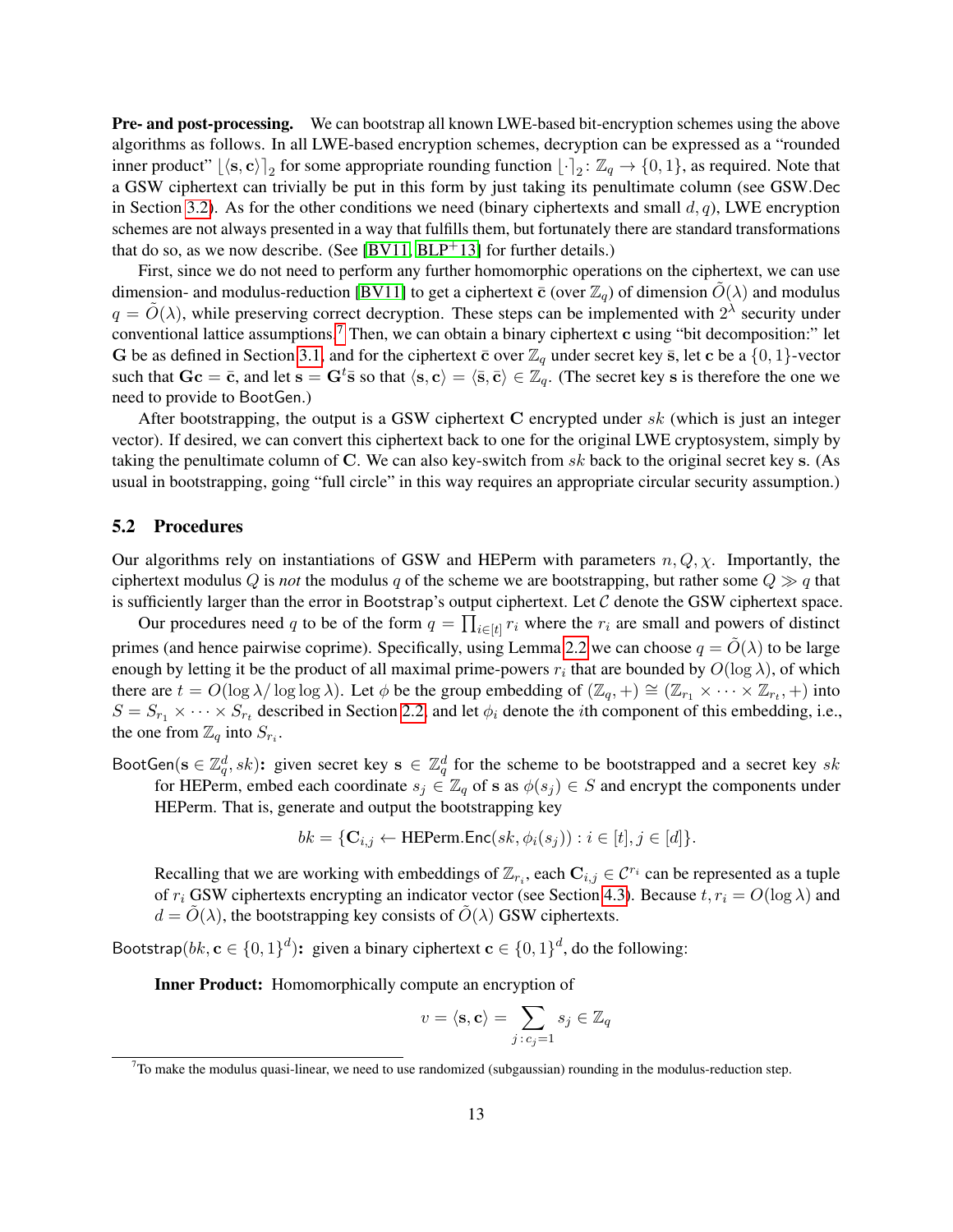using the encryptions of the  $s_j \in \mathbb{Z}_q$  as embedded into the permutation group S, via a chain of compositions. Formally, for each  $i \in [t]$  compute (recalling that  $\circledcirc$  is right associative, and **J** is the fixed HEPerm encryption of the identity permutation)

<span id="page-14-0"></span>
$$
\mathbf{C}_i \leftarrow \bigcirc_{j \text{ s.t. } c_j = 1} \mathbf{C}_{i,j} \, \text{or} \, \mathbf{J}.
$$

Again, because we are working with embeddings of  $\mathbb{Z}_{r_i}$ , each  $\mathbf{C}_i \in \mathcal{C}^{r_i}$ .

**Round:** Homomorphically map  $v \in \mathbb{Z}_q$  to  $f(v) \in \mathbb{Z}_2 = \{0,1\}$ : for each  $x \in \mathbb{Z}_q$  such that  $f(x) = 1$ , homomorphically test whether  $v = x$  by homomorphically multiplying the GSW ciphertexts resulting from all the equality tests  $v = x \pmod{r_i}$ . Then homomorphically sum the results of all the  $v = \frac{?}{x}$  tests.

Formally, compute and output the GSW ciphertext (recalling that  $\lceil \cdot \rceil$  is right associative, and G is the fixed GSW encryption of 1)

<span id="page-14-1"></span>
$$
\mathbf{C} \leftarrow \bigoplus_{x \in \mathbb{Z}_q \text{ s.t. } f(x) = 1} \left( \underbrace{\left[ \cdot \right]}_{i \in [t]} \text{Eq?}(\mathbf{C}_i, \phi_i(x)) \; \boxdot \; \mathbf{G} \right). \tag{5.2}
$$

Note that since we are working with embeddings of  $\mathbb{Z}_{r_i}$ , each Eq?( $\mathbf{C}_i$ ,  $\phi_i(x)$ ) is just some GSW ciphertext component of  $\mathbf{C}_i \in \mathcal{C}^{r_i}$  (see Section [4.3\)](#page-11-1).

Because  $t, r_i = O(\log \lambda)$  and  $d = \tilde{O}(\lambda)$  and by Equations [\(5.1\)](#page-14-0) and [\(5.2\)](#page-14-1), Bootstrap performs  $\tilde{O}(\lambda)$ homomorphic multiplications and additions on GSW ciphertexts.

# 5.3 Analysis

<span id="page-14-2"></span>The following is our main theorem.

Theorem 5.1. *The above bootstrapping scheme can be instantiated to be correct (with overwhelming probability) and secure assuming that the decisional Shortest Vector Problem (GapSVP) and Shortest Independent Vectors Problem (SIVP) are (quantumly) hard to approximate in the worst case to within*  $\tilde O(n^2\lambda)$ *factors on* n*-dimensional lattices.*

Because all known (quantum) algorithms for  $poly(n)$ -factor approximations to GapSVP and SIVP on *n*-dimensional lattices take  $2^{\Omega(n)}$  time, for  $2^{\lambda}$  hardness we can take  $n = \Theta(\lambda)$ , yielding a final approximation factor of  $\tilde{O}(n^3)$ . This comes quite close to the  $O(n^{3/2+\epsilon})$  factors obtained in [\[BV14\]](#page-16-7), but *without* any expensive "dimension leveraging:" we use GSW ciphertexts of dimension only  $n = O(\lambda)$ , rather than some large polynomial in  $\lambda$ . Alternatively, at the cost of a larger dimension  $n = \lambda^{1/\epsilon}$ , but without using the successive dimension-reduction procedure from [\[BV14\]](#page-16-7), we can obtain factors as small as  $\tilde{O}(n^{2+\epsilon})$  for any constant  $\epsilon > 0$ .

The remainder of this subsection is devoted to proving the above theorem.

Security. If the HEPerm key sk is generated independently of s, then IND-CPA security of the bootstrapping key follows immediately from the security of HEPerm, hence from LWE with parameters  $n - 1, Q, \chi$ , and finally from worst-case lattice problems. (We instantiate these parameters below to obtain the claimed approximation factors.) As usual, if the keys are not independent, then we need to make an appropriate circular security assumption. (To date, such an assumption is the only known way to obtain unbounded FHE.)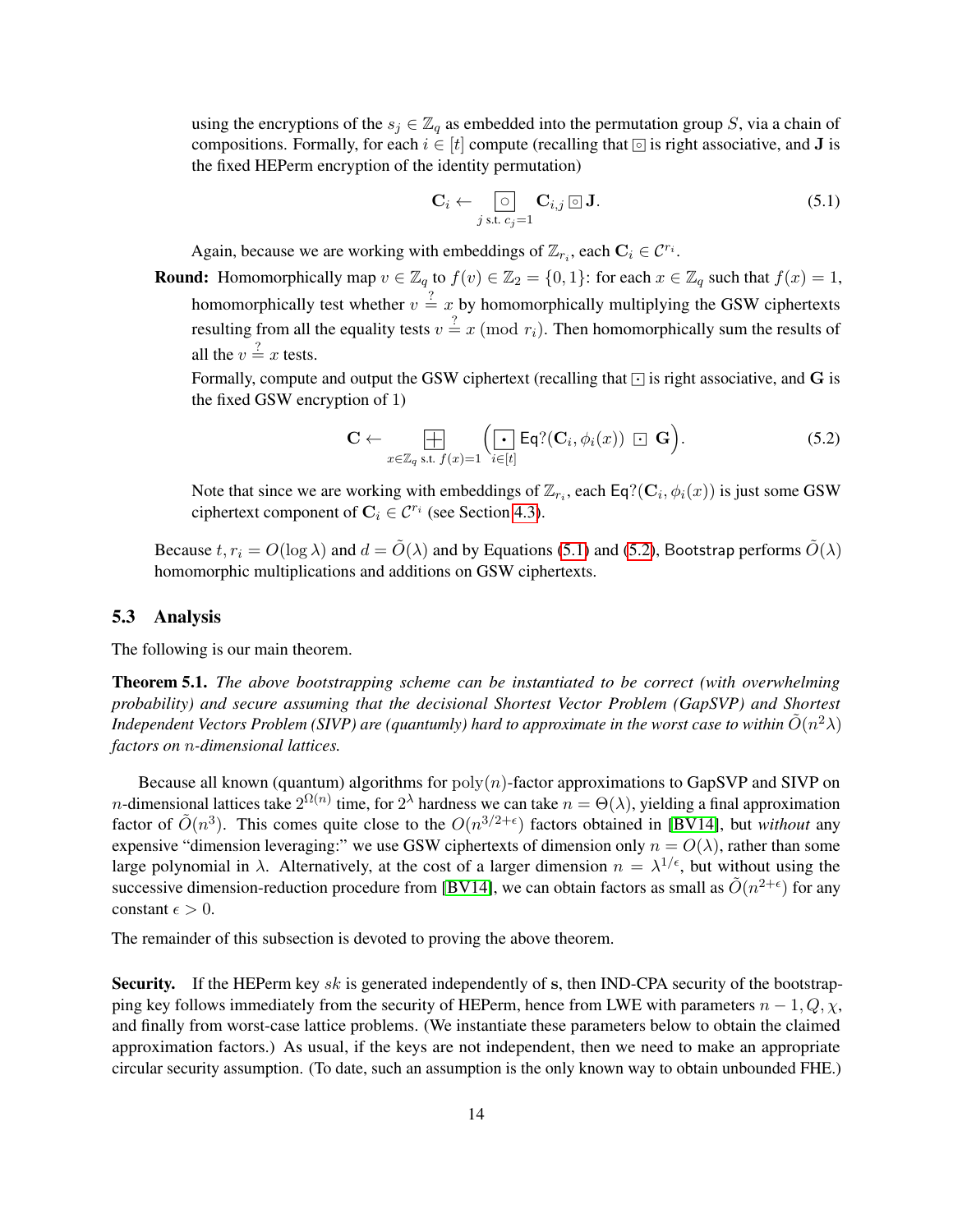Correctness and error analysis. For correctness, we first show that the ciphertext C output by Bootstrap is designed to encrypt the appropriate bit. Then we quantify the error in  $C$  and instantiate the parameters so that it indeed decrypts to the intended bit.

**Lemma 5.2 (Correctness).** For  $bk \leftarrow \text{BootGen}(s, sk)$ , the GSW ciphertext  $C \leftarrow \text{Boostrap}(bk, c)$  is *designed to encrypt*  $\text{Dec}_{s}(c) = f(\langle s, c \rangle) \in \{0, 1\}.$ 

*Proof.* First, by construction the HEPerm ciphertext  $C_{i,j}$  is designed to encrypt  $\phi_i(s_j)$ . Therefore, because  $\phi_i\colon\Z_q\to S_{r_i}$  is a group homomorphism, the ciphertext  $\tilde{\bf C}_i$  as defined in Equation [\(5.1\)](#page-14-0) is designed to encrypt  $\phi_i(\sum_{j: c_j=1}^i s_j) = \phi_i(\langle \mathbf{s}, \mathbf{c} \rangle) = \phi_i(v)$ . By correctness of Eq? and the isomorphism  $\mathbb{Z}_q \cong \mathbb{Z}_{r_1} \times \cdots \times \mathbb{Z}_{r_t}$  $\varphi_i(\sum_{j : c_j = 1} s_j) = \varphi_i(\langle s, c \rangle) = \varphi_i(v)$ . By correctness of Eq. and the isomorphism  $\mathbb{Z}_q = \mathbb{Z}_{r_1} \times \cdots \times \mathbb{Z}_{r_t}$  given by Chinese Remainder Theorem, the homomorphic product  $\bigodot_{i \in [t]} Eq$ ?( $\mathbf{C}_i, \phi_i(x)$ )  $\Box$  G encrypt 1 if and only if  $v = x$ . Finally, because the homomorphic sum is taken over every  $x \in \mathbb{Z}_q$  such that  $f(x) = 1$ , it is designed to encrypt 1 if and only if  $f(v) = 1$ .  $\Box$ 

We now quantify the error in the ciphertext output by Bootstrap. Recall that GSW and HEPerm are parameterized by a dimension n, a modulus Q with  $\ell = \lceil \log_2 Q \rceil$ , and an error distribution  $\chi$  over  $\mathbb Z$  that is parameterized by a difficultion *n*, a modulus  $Q$  with  $t = \log_2 Q$ , and an error distribution  $\chi$  over  $\mathbb{Z}$  that is subgaussian with parameter *s*, where typically  $s = \Theta(\sqrt{n})$ . Let  $r = \sum_{i \in [t]} r_i$  be the sum of the max prime-power divisors  $r_i$  of q, and recall that each  $r_i = O(\log \lambda)$ .

<span id="page-15-0"></span>**Lemma 5.3.** For any  $\mathbf{c} \in \{0,1\}^d$ , the error vector in the refreshed ciphertext  $\mathbf{C} \leftarrow$  Bootstrap $(bk, \mathbf{c})$  has  $i$  independent subgaussian entries with parameter  $O(\text{snl}\sqrt{rdq}) = \tilde{O}(\text{snl}\lambda)$ , except with probability  $2^{-\Omega(n\ell)}$ *over the random choices of* bk *and* Bootstrap*.*

By Claim [3.4,](#page-8-2) the ciphertext C therefore decrypts correctly (except with  $\text{negl}(\lambda)$  probability) as long as By Claim 3.4, the ciphertext C therefore decrypts correctly (except<br>the modulus Q of the GSW system is at least  $sn\ell\sqrt{rdq} \cdot \omega(\sqrt{\log \lambda})$ .

*Proof.* Recall that the GSW ciphertext and error spaces are respectively  $C = \mathbb{Z}_O^{n \times n\ell}$  $\mathcal{Q}^{n\times n\ell}$  and  $\mathcal{E}=\mathbb{Z}^{n\ell}$ , and the HEPerm ciphertext and error spaces for the embedding of  $\mathbb{Z}_{r_i}$  into the symmetric group  $S_{r_i}$  are  $\mathcal{C}^{r_i}$  and  $\mathcal{E}^{r_i}$ , respectively. To perform homomorphic composition, we take cyclic rotations to get ciphertexts and error matrices in  $\mathcal{C}^{r_i \times r_i}$  and  $\mathcal{E}^{r_i \times r_i}$ .

We analyze the error in the various ciphertexts  $\mathbf{C}_{i,j}, \mathbf{C}_i, \mathbf{C}$  produced by BootGen and Bootstrap. Essen-tially, this proceeds by a couple of invocations of Lemma [2.1](#page-5-1) (which bounds the  $\ell_2$  norm of a vector having independent subgaussian entries) and Corollaries [3.6](#page-9-1) and [4.2](#page-11-2) (which guarantee fresh subgaussian errors in a homomorphic chain of multiplications/compositions). Specifically:

- The error vector in a fresh GSW ciphertext has independent subgaussian entries with parameter s, so by Lemma [2.1,](#page-5-1) its  $\ell_2$  norm is  $O(s\sqrt{n\ell})$ , except with probability  $2^{-\Omega(n\ell)}$ . Therefore, in the concatenation of the rotation-expanded error matrices of  $\mathbf{C}_{i,j}$  over any subset of  $j \in [d]$ , every row has  $\ell_2$  norm  $O(s\sqrt{r_i n\ell d}).$
- By Corollary [4.2,](#page-11-2) all the Z-entries in all the error matrices  $\mathbf{E}_i \in \mathcal{E}^{r_i}$  for  $\mathbf{C}_i$  (see Equation [\(5.1\)](#page-14-0)) are mutually independent, and are subgaussian with parameter  $O(s\sqrt{r_i n\ell d})$ . By Lemma [2.1,](#page-5-1) it follows that any single E-entry of  $\mathbf{E}_i$  has  $\ell_2$  norm  $O(sn\ell\sqrt{r_i d})$  except with probability  $2^{-\Omega(n\ell)}$ , and hence their concatenation over all  $i \in [t]$  has  $\ell_2$  norm  $O(\text{sn}\ell \sqrt{rd})$ .<br>their concatenation over all  $i \in [t]$  has  $\ell_2$  norm  $O(\text{sn}\ell \sqrt{rd})$ .
- By the above and Corollary [3.6,](#page-9-1) each GSW ciphertext produced inside the parenthesized expression of Equation [\(5.2\)](#page-14-1) has a fresh error vector with independent subgaussian entries with parameter sion of Equation (5.2) has a fresh error vector with independent subgaussian entries with parameter  $O(sn\ell\sqrt{rd})$ . Finally, by Pythagorean additivity of independent subgaussians, the error vector of C has  $O(\text{sn}\ell \sqrt{rd})$ . Thiany, by Fyundgetean additivity of independent subgaussian independent subgaussian entries with parameter  $O(\text{sn}\ell \sqrt{rdq})$ , as claimed.  $\Box$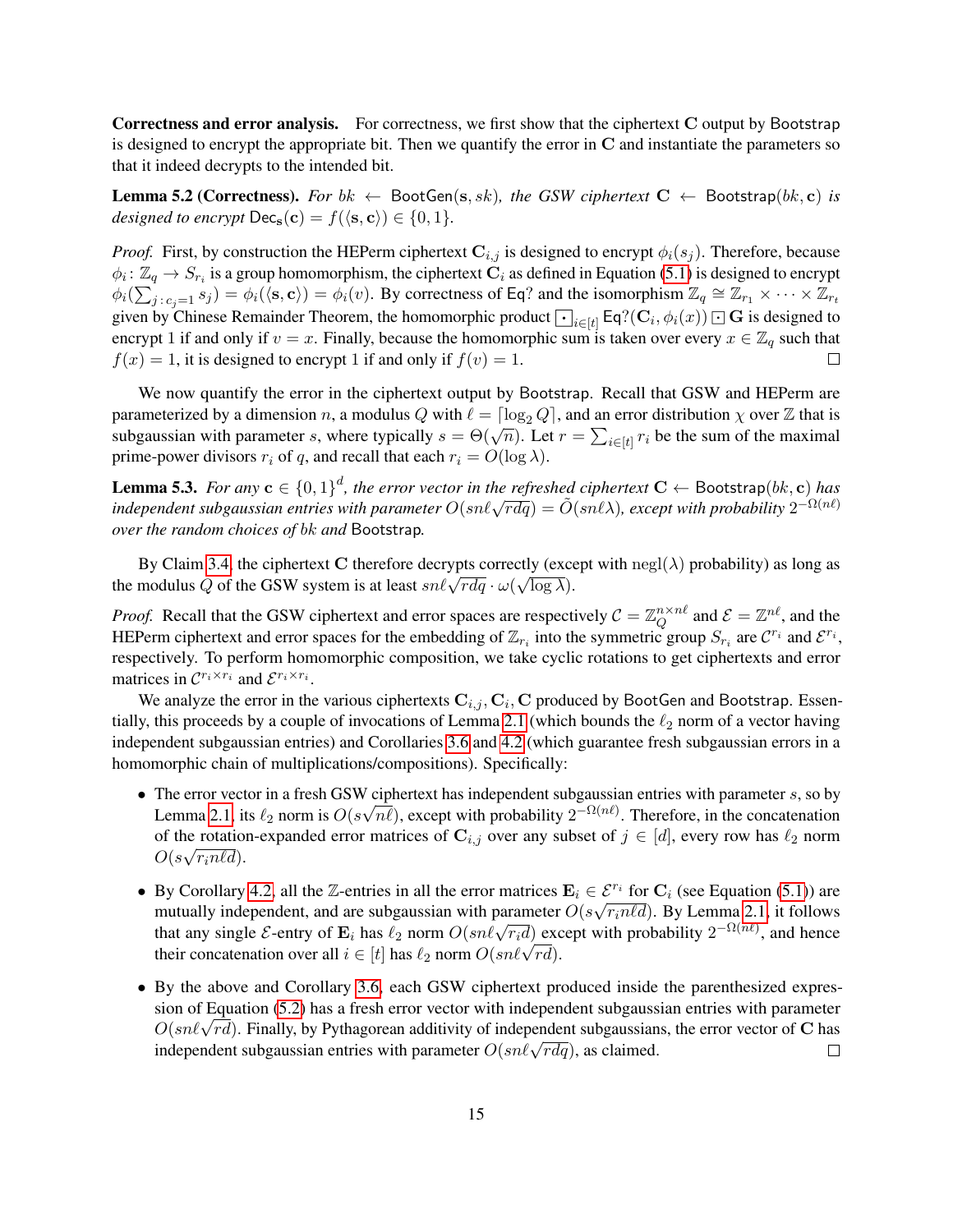Instantiating the parameters. We now instantiate all the parameters to finish the proof of Theorem [5.1.](#page-14-2) **This candidating the parameters.** We now instantiate an the parameters to minst the proof of Theorem 3.1.<br>To rely on the (quantum) worst-case hardness of LWE [\[Reg05\]](#page-17-2), we take  $s = 3\sqrt{n} = \Theta(\sqrt{n})$ . Then by Lemma [5.3,](#page-15-0) we simply need to take a sufficiently large  $Q = \tilde{\Omega}(n^{3/2}\lambda \log Q)$ ; some  $Q = \tilde{O}(n^{3/2}\lambda)$  suffices. The LWE inverse error rate is therefore  $Q/s = \tilde{O}(n\lambda)$ , yielding an approximation factor of  $\tilde{O}(n^2\lambda)$  for worst-case lattice problems in dimension n. Slightly worse factors can be obtained by relying on *classical* reductions for the hardness of LWE [\[Pei09,](#page-17-3)  $BLP^+13$ ].

# References

- <span id="page-16-13"></span>[ACPS09] B. Applebaum, D. Cash, C. Peikert, and A. Sahai. Fast cryptographic primitives and circularsecure encryption based on hard learning problems. In *CRYPTO*, pages 595–618. 2009.
- <span id="page-16-6"></span>[AP13] J. Alperin-Sheriff and C. Peikert. Practical bootstrapping in quasilinear time. In *CRYPTO*, pages 1–20. 2013.
- <span id="page-16-12"></span>[Bab85] L. Babai. On Lovász' lattice reduction and the nearest lattice point problem. *Combinatorica*, 6(1):1–13, 1986. Preliminary version in STACS 1985.
- <span id="page-16-9"></span>[Bar86] D. A. M. Barrington. Bounded-width polynomial-size branching programs recognize exactly those languages in  $NC^1$ . In *STOC*, pages 1–5. 1986.
- <span id="page-16-2"></span>[BGV12] Z. Brakerski, C. Gentry, and V. Vaikuntanathan. (Leveled) fully homomorphic encryption without bootstrapping. In *ITCS*, pages 309–325. 2012.
- <span id="page-16-8"></span>[BLP+13] Z. Brakerski, A. Langlois, C. Peikert, O. Regev, and D. Stehle. Classical hardness of learning ´ with errors. In *STOC*, pages 575–584. 2013.
- <span id="page-16-4"></span>[BV11] Z. Brakerski and V. Vaikuntanathan. Efficient fully homomorphic encryption from (standard) LWE. In *FOCS*, pages 97–106. 2011.
- <span id="page-16-7"></span>[BV14] Z. Brakerski and V. Vaikuntanathan. Lattice-based FHE as secure as PKE. In *ITCS*, pages 1–?? 2014.
- <span id="page-16-10"></span>[CL89] J.-Y. Cai and R. Lipton. Subquadratic simulations of circuits by branching programs. *2013 IEEE 54th Annual Symposium on Foundations of Computer Science*, 0:568–573, 1989. doi: http://doi.ieeecomputersociety.org/10.1109/SFCS.1989.63536.
- <span id="page-16-11"></span>[Cle91] R. Cleve. Towards optimal simulations of formulas by bounded-width programs. *Computational Complexity*, 1(1):91–105, 1991.
- <span id="page-16-1"></span>[Gen09a] C. Gentry. *A fully homomorphic encryption scheme*. Ph.D. thesis, Stanford University, 2009. <http://crypto.stanford.edu/craig>.
- <span id="page-16-0"></span>[Gen09b] C. Gentry. Fully homomorphic encryption using ideal lattices. In *STOC*, pages 169–178. 2009.
- <span id="page-16-3"></span>[GH11] C. Gentry and S. Halevi. Fully homomorphic encryption without squashing using depth-3 arithmetic circuits. In *FOCS*, pages 107–109. 2011.
- <span id="page-16-5"></span>[GHS12a] C. Gentry, S. Halevi, and N. P. Smart. Better bootstrapping in fully homomorphic encryption. In *Public Key Cryptography*, pages 1–16. 2012.